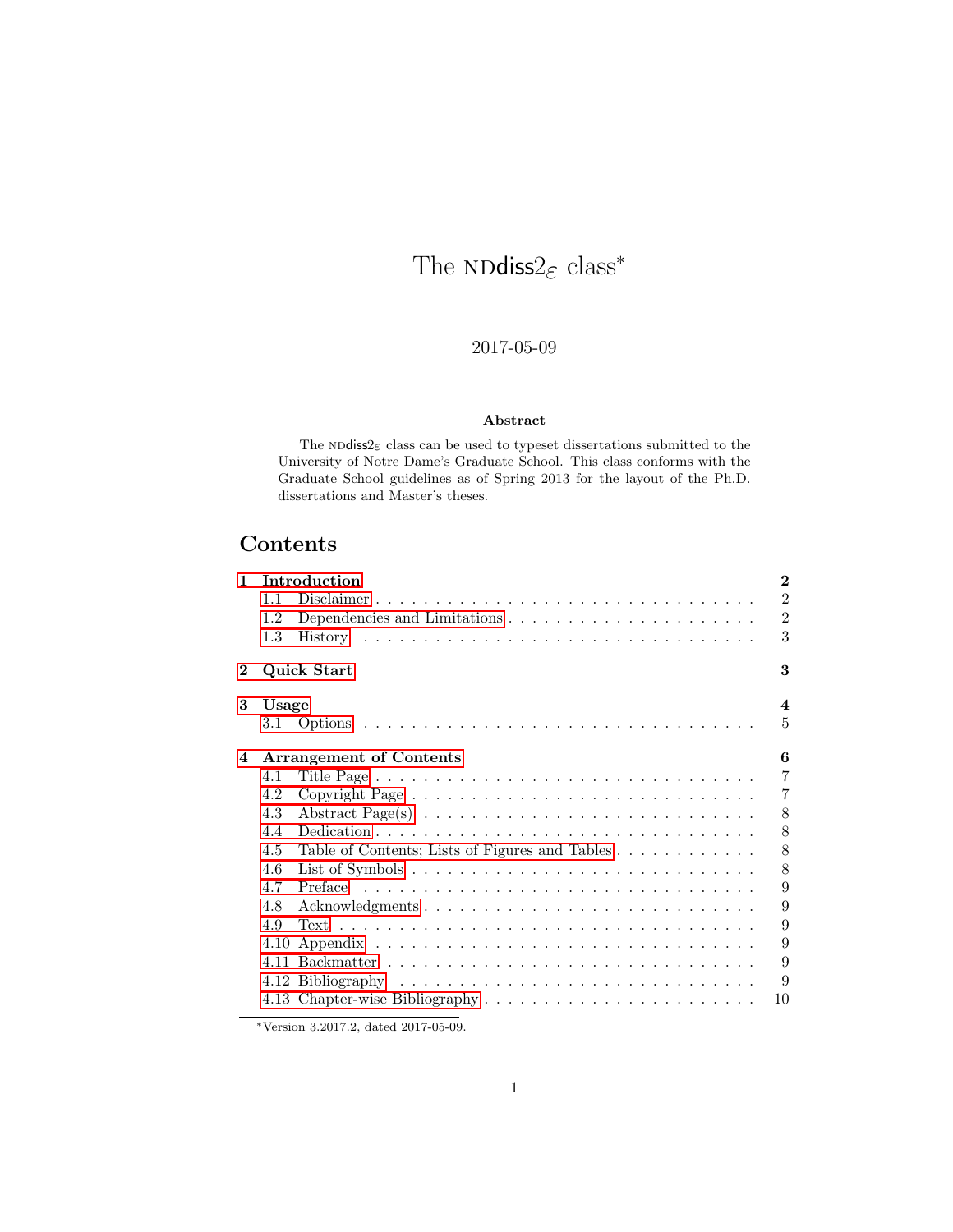| 5 Note For Authors              |    |
|---------------------------------|----|
|                                 |    |
|                                 |    |
| 6 Other Packages Used           | 13 |
| 6.1 Generating PDF document  14 |    |
| 7 The Implementation            |    |

## <span id="page-1-0"></span>1 Introduction

The LAT<sub>E</sub>X 2<sub>ε</sub> document class NDdiss<sub>2ε</sub> is suitable for producing dissertations and theses conforming to the Spring 2013 guidelines of the Graduate School at the University of Notre Dame. The package is extends the standard L<sup>A</sup>T<sub>EX</sub> book class.

The latest version of this class and related documentation can be found in a few places:

- On CTAN: <https://ctan.org/pkg/nddiss>
- On GitHub: <https://github.com/ndlib/nddiss>
- On the University of Notre Dame's Graduate School website: [http://](http://graduateschool.nd.edu/) [graduateschool.nd.edu/](http://graduateschool.nd.edu/)

#### <span id="page-1-1"></span>1.1 Disclaimer

While this class does as much formatting as it can, there are a few formatting items that you, the user, must do manually (see Section [5\)](#page-9-1). Please keep in mind that only you are responsible for the correct formatting of your dissertation/thesis. Should you have questions, please consult the official formatting guide or email <dteditor@nd.edu>.

#### <span id="page-1-2"></span>1.2 Dependencies and Limitations

This classfile depends on many other packages to be installed. All of these required packages are available through MiKTeX and TeXLive, and chances are good they are already installed by your TeX distribution. Refer to section [6](#page-12-1) for a list of the essential packages.

The document class has only been tested with a small subset of available packages. There are numerous packages you may want to use for your work, but they may have to be modified accordingly. Things lacking include support for the subfigure and subcaption package and proper formatting of the captions in such an environment. Formatting of the captions could be much easier with the caption<sup>[1](#page-1-3)</sup> in general, and is a thing-to-do for future versions. Permitting use of the subfigure and subcaption packages would also be a good thing to do if an update is

<span id="page-1-3"></span><sup>&</sup>lt;sup>1</sup>caption package by Axel Sommerfeldt v3.0b[2004/05/16] and higher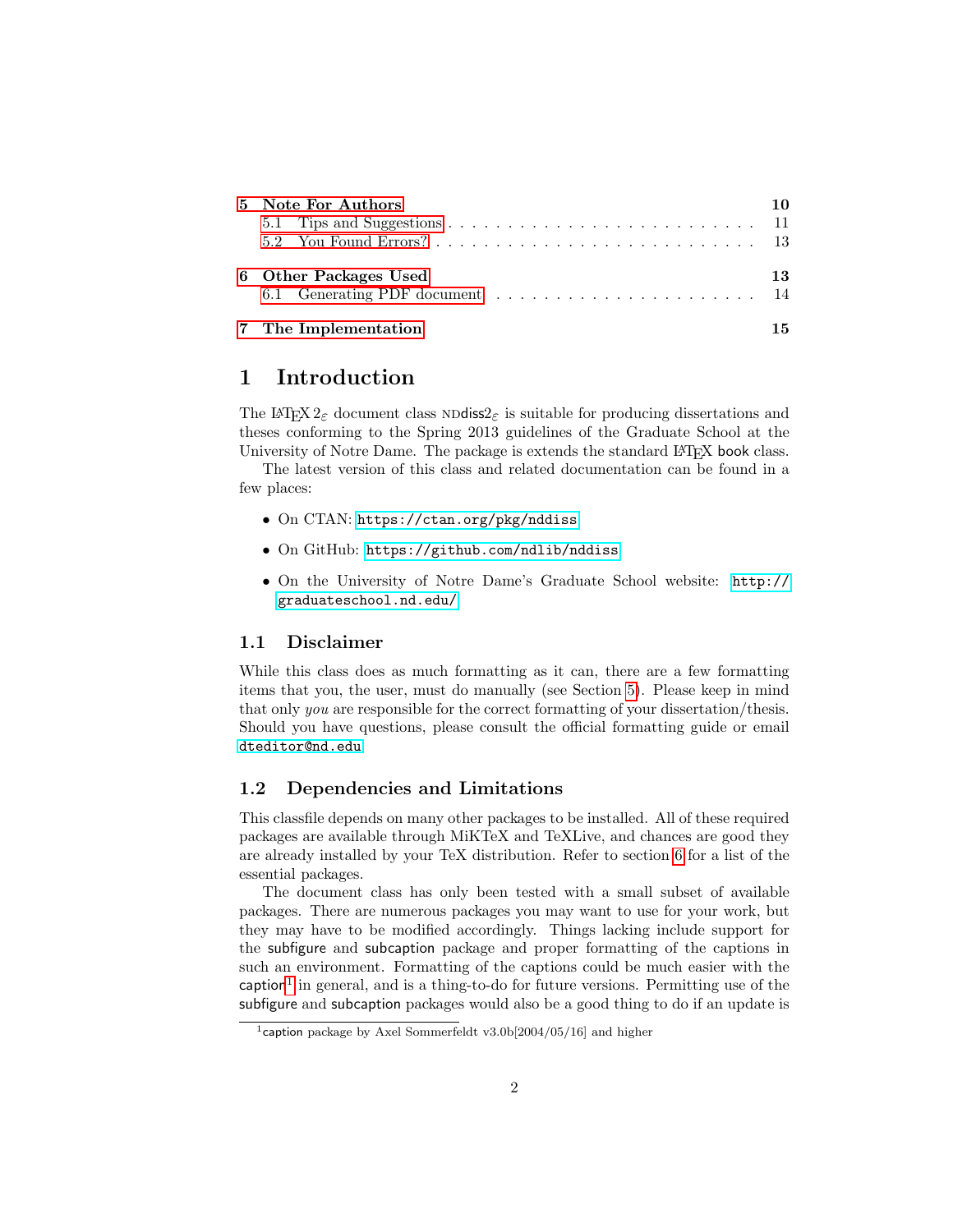ever made for reaosns other than resolving conflicts caused by changing Graduate School regulations. If you want to use a subfigure environment and don't need the caption capabilities of the subcaption package, adding the following code to your preamble may allow you to do this and still have your captions formatted according to the Graduate School's rules.

```
\usepackage{subcaption}
\makeatletter
\renewcommand\LT@makecaption[3]{%
  \LT@mcol\LT@cols c{\hbox to\z@{\hss\parbox[t]\LTcapwidth{%
  \vskip\abovetableskip%
  \centering\normalspacing
  #1{#2 }\\[\single@skip]
  {#3}\par
  \endgraf\vskip\belowtableskip}%
  \hss}}}
\makeatother
```
#### <span id="page-2-0"></span>1.3 History

The NDdiss $2\varepsilon$  package is an extensive rewrite by Sameer Vijay of an earlier NDthesis class for formatting dissertations. Megan Patnott updated NDdiss2<sub>ε</sub> to the 2013 Graduate School Formatting guidelines. The NDThesis class was by D. A. Peterson.

## <span id="page-2-1"></span>2 Quick Start

This section provides a template you can use to get started. The distribution comes with a more detailed file, template.tex, that is similar, but more detailed.

```
\documentclass[numrefs,final]{nddiss2e}
\begin{document}
\frontmatter
\title{Title in Title Caps}
\author{Your Name}
\work{Dissertation}
\degaward{Doctor of Philosophy}
\advisor{}
\department{}
\maketitle
\makepublicdomain % There is also a copyright option
\begin{abstract}
Abstract here
```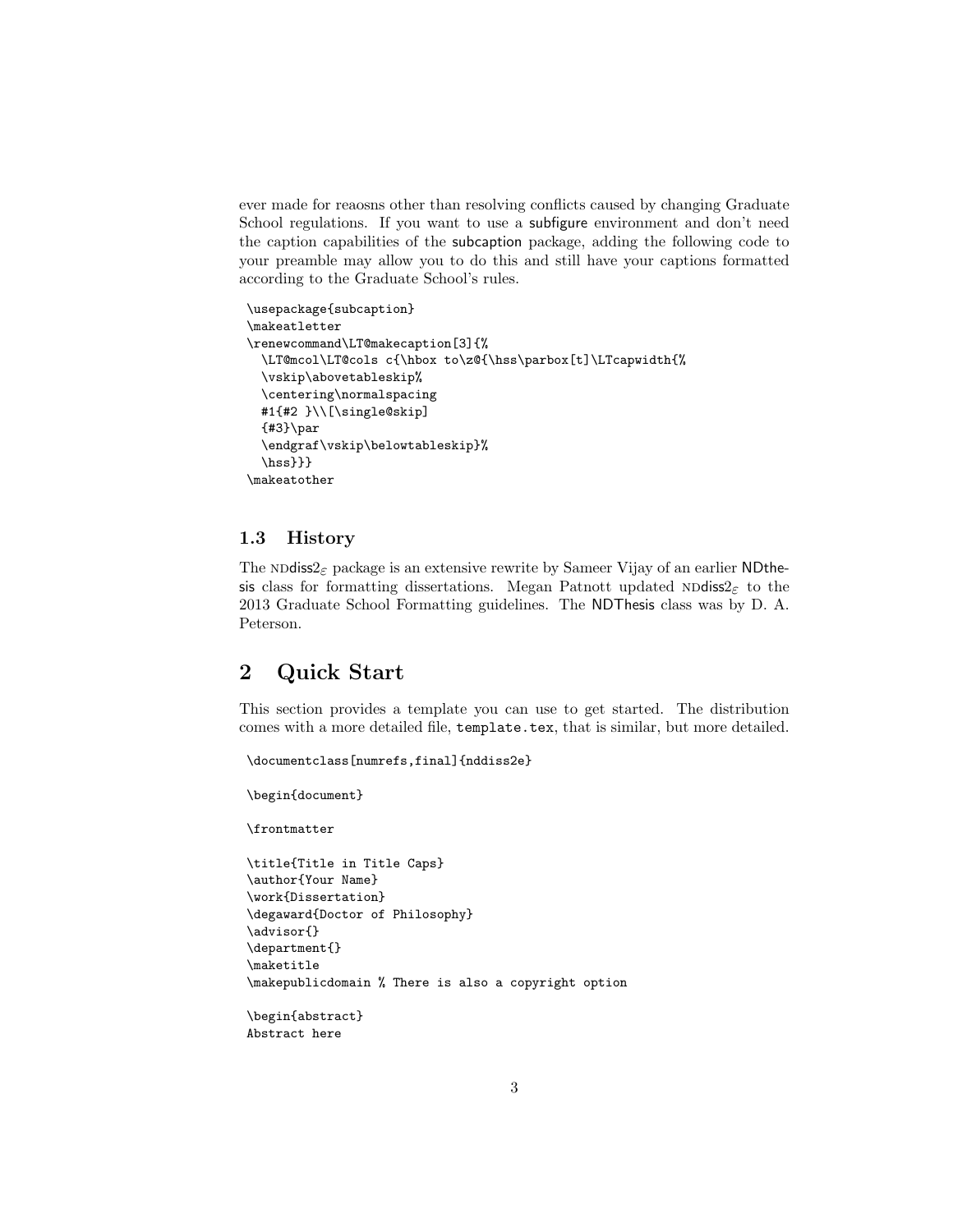\end{abstract}

% dedication is optional \begin{dedication} For Someone \end{dedication}

\tableofcontents \listoffigures \listoftables

% list of symbols is optional \begin{symbols} \sym{a}{definition of a} \end{symbol}

% preface is optional \begin{preface} Preface here \end{preface}

\begin{acknowledge} Thanks to everyone \end{acknowledge}

\mainmatter

\chapter{A New Dawn} % Chapter 1 All the text ...

\appendix \chapter{Additional Data} % Appendix A

\backmatter \bibliographystyle{nddiss2e} \bibliography{bibdatabase}

\end{document}

## <span id="page-3-0"></span>3 Usage

Invoke the NDdiss2 $_{\varepsilon}$  document class by adding \documentclass [ $\{options\}$ ] {nddiss2e} at the beginning of your LATEX source file. For most people the options \documentclass[draft]{nddiss2e} is good enough for the initial revisions. If you want your figures to display, use \documentclass[review]{nddiss2e}.

Use the option \documentclass[final]{nddiss2e} for your formatting check submission, and \documentclass[final,noinfo]{nddiss2e} for the final sub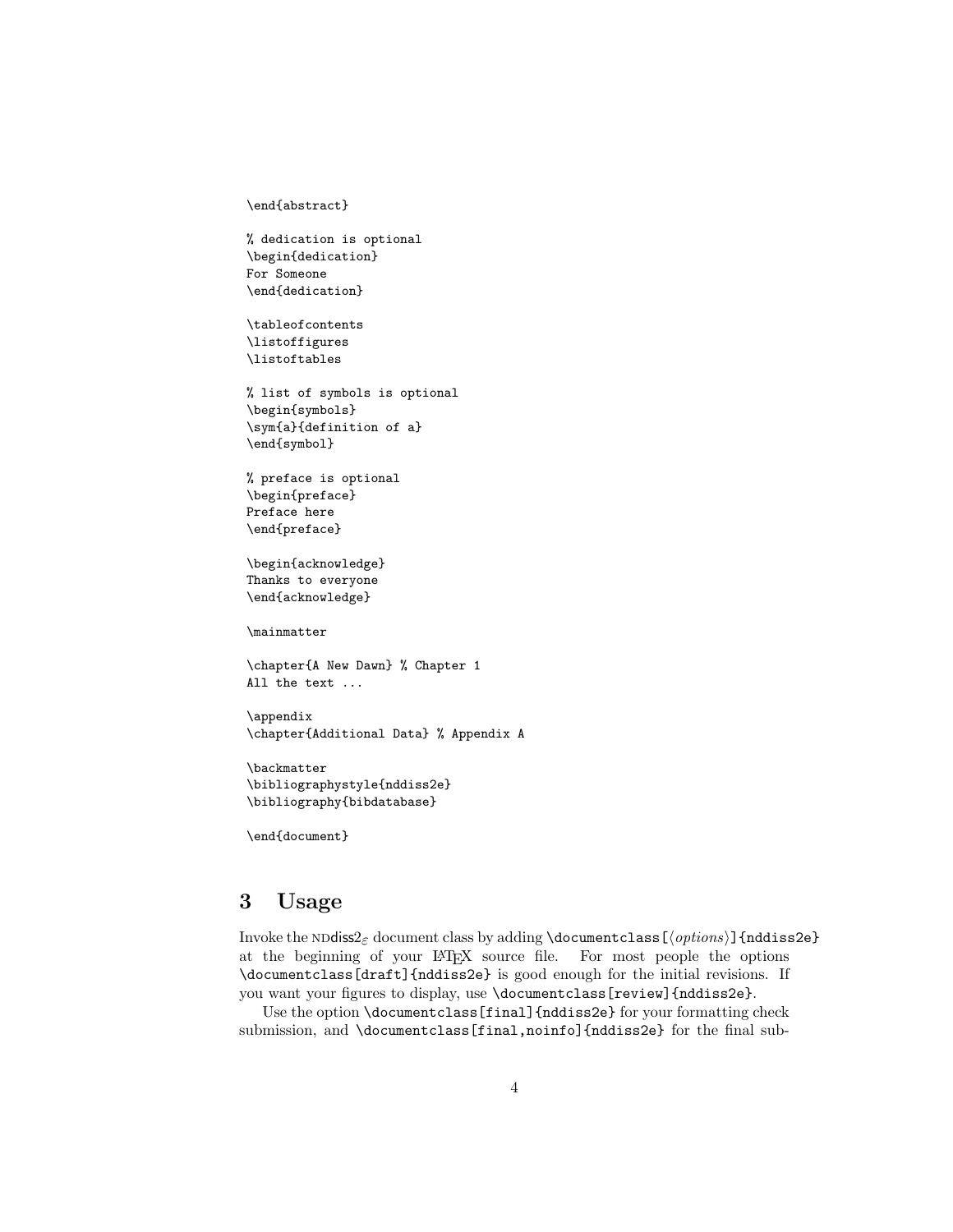mitted version.

If you have two advisors, add the option twoadvisors here, and then use \secondadvisor{} later on the title page to give the name of the second advisor.

By default, all documents produced using this class are formatted as onesided, doublespaced, letter-sized pages, per the Graduate School requirements. In theory, the class file's specifications should override your system's defaults. If, however, you are getting A4 paper, try adding  $\theta$ . but pagewidth {8.5in} and \pdfpageheight{11in} immediately after the \documentclass in your file.

#### <span id="page-4-0"></span>3.1 Options

draft Exactly one of these options must be used. The draft and review options enable review final faster processing of the document and also include annotations to help write and edit it.

The draft option enables a fast processing and preliminary document showing the labels for citations, tables, figures etc. and a black solid rule highlighting the horizontal overflows. Additionally, figures are replaced with placement boxes showing where the included figure would be placed. Such a document would be the one you would prepare for revising your text during writing stages.

The review option makes it possible to prepare a document that is one step closer to the final version. Almost all the formatting of the final version is present, but the labels and keys as in the draft option are also displayed. A document prepared with the review option would be the one to personally check for proper formatting and possibly giving to your advisor if she wished to suggest corrections.

The final option produces the document to be submitted to the Graduate School for formatting checks and as the final version.

twoadvisors The twoadvisors option will produce a title page with space for two advisors. Use the \secondadvisor macro command (discussed in Section [4.1\)](#page-6-0) on the title page to give the name of the second advisor.

noinfo The noinfo option disables the information page produced when the review or final style options are used. It is recommended that you only use this option when making the final submission to the Graduate School.

numrefs These options determine how citations are displayed in the text. The default textrefs style is numrefs. The numrefs option produces a numbered citation sytle by using natbib and the "nddiss[2](#page-4-1)e" or "nddiss2enoarticletitles" citation style file<sup>2</sup>. The textrefs option changes the citation style to be similar to "author-date" style with the same files.

sort At most one of these options should be selected. The sort option will cause both numerical and "author-date" style references to be sorted in the order that they appear in the bibliography when multiple references are cited. The compress option compresses numerical citations, e.g. it turns  $[1,2,3]$  into  $[1-3]$ , and does nothing to "author-date" style references. The sort&compress option first sorts

compress sort&compress

<span id="page-4-1"></span> $2$ nddiss2e.bst is a slight modificiation of abbrvnat.bst in the natbib package; nddiss2enoarticletitles.bst is essentially the same as nddiss2e, but does not display the titles of journal articles, as this is the standard in some fields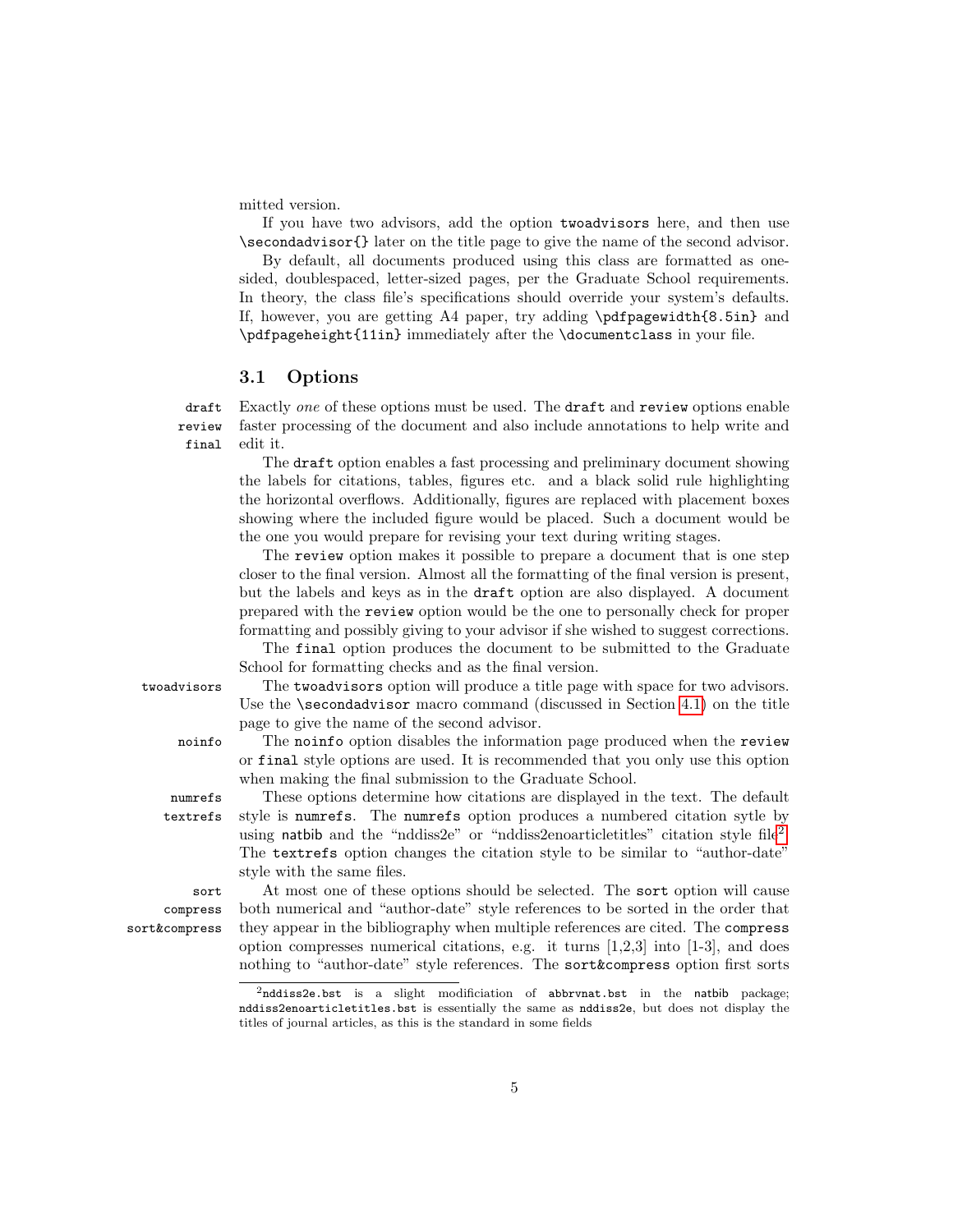and then compresses numerical references, and only sorts "author-date" style references.

Since the same set of packages and style files result in differing citation formats, refer to the documentation for natnotes.dvi in your TEXMF tree, to be aware of the various ways in which you can make a citation in your text.

10pt These options adjust the font size of the body text. The choice is only applicable when the draft option is used, and defaults to 10pt. When review or final

12pt is used, this option is ignored and 12pt is used.

twoside The twoside option causes the class file to prepare a document meant to be printed double-sided. This option is strictly for if you want to prepare a two-sided document for your own use. The only difference from the one-sided document is in the page layout. Do NOT use this option when preparing to submit it to the Graduate School.

11pt

nocenter The nocenter option allows non-centered chapter titles. Do NOT turn in your document this way to the Graduate School!

openbib The openbib option formats your bibliography in the following manner:

Author Article/book title

Other information

Website, if applicable

Usually you would not need to use this option since the default layout of the bibliography is acceptable.

## <span id="page-5-0"></span>4 Arrangement of Contents

A dissertation or a thesis document contains the following parts, in the order listed. Only those marked as optional may be omitted.

- 1. Title Page
- 2. Copyright page
- 3. Abstract (optional for Master's thesis)
- 4. Dedication (optional)
- 5. Table of Contents
- 6. List of Figures
- 7. List of Tables
- 8. List of Symbols (optional)
- 9. Preface (optional)
- 10. Acknowledgments (optional)
- 11. Text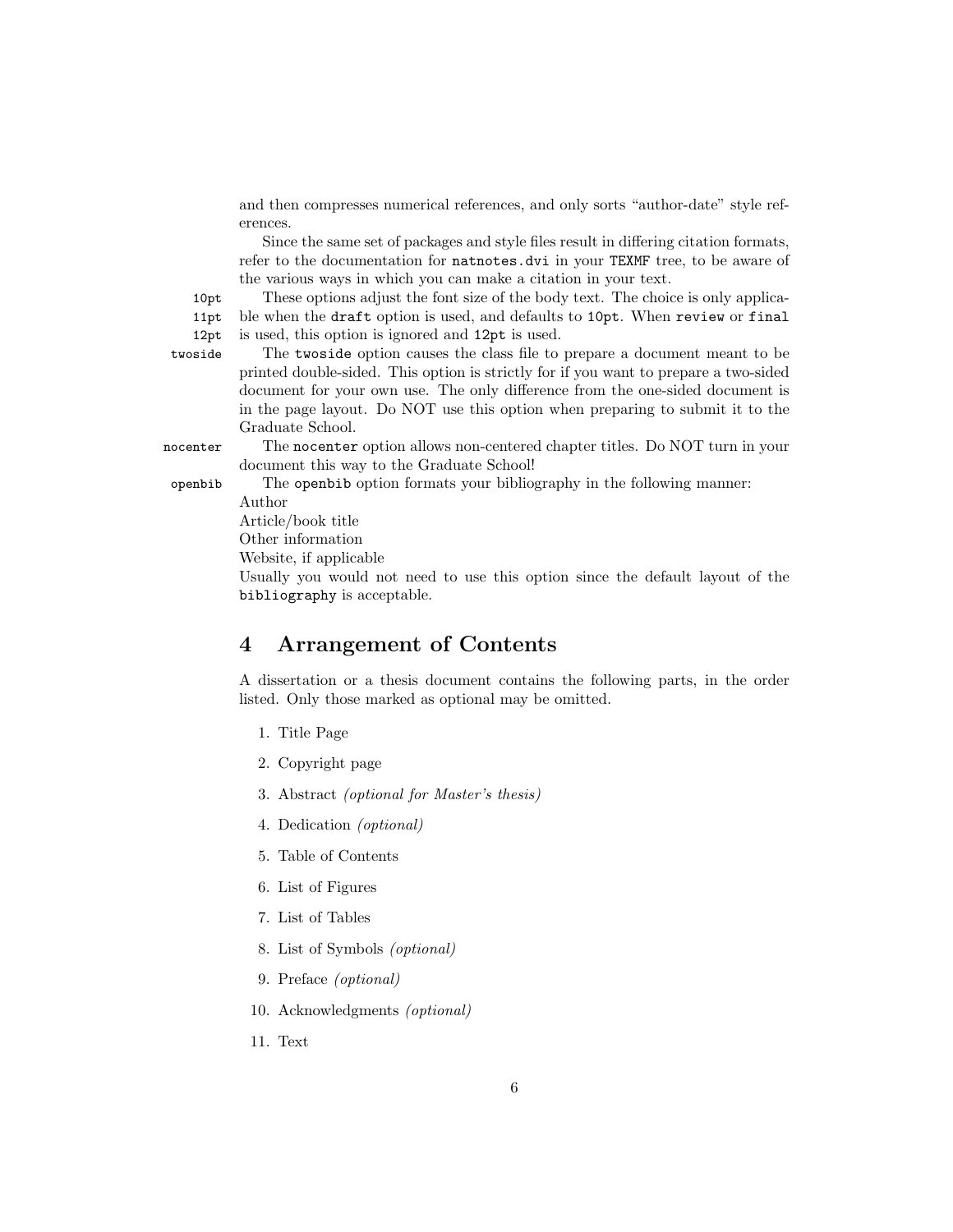12. Appendix (or Appendices) (optional)

13. Bibliography (or References, or Works cited)

The macros and environments described below ease the formatting of these parts.

#### <span id="page-6-0"></span>4.1 Title Page

\maketitle The title page is generated by \maketitle with no arguments. This macro has been modified for providing a title page in the correct format.

> You can set information to display on the title page by using the following commands before invoking **\maketitle**.

- \title{} The title of the document, using the \title macro. You may use linebreaks within the title, protected via  $\propto \$  and the title may be up to four lines long.
- \author{} Give your name in full and exactly as registered with the Graduate School, using the \author macro, e.g. \author{Gary Graham Gordon-Graeme}).
	- $\text{Vark}\$  Whether the document is a *Thesis* or a *Dissertation* as the argument of the \work macro, e.g. \work{Dissertation}).
- \degaward{} Specify the degree you're aiming for with the \degaward macro. Should be one of **\degaward{Doctor of Philosophy}** (without the "in subject" or \degaward{Master of Science\\in\\Engineering}.
- \advisor{} Give the name of your advisor with the \advisor macro.
- $\sec{odadvisor}$  Give the name of your second advisor, if any, with the  $\sec{odadvisor}$ macro. You also need to pass in the twoadvisors option in the \documentclass declaration.
	- \department{} Give the name of your department with the \department macro, e.g. \department{Gnulogical Engineering}).
		- \degdate{} The month and year of the defense of the thesis with the \degdate e.g. \degdate{June 2004}). If you forget to declare this, the current month/year will be used.

#### <span id="page-6-1"></span>4.2 Copyright Page

\copyrightholder{} \copyrightyear{}

\makecopyright The \makecopyright macro should be invoked after \maketitle to produce a copyright page. Prior to calling \makecopyright, you may specify a different name for the copyright holder (the default is the name given through the \author macro) and for the copyright year (the default being the current year). Do this with the \copyrightholder{ $\langle name \rangle$ } and \copyrightyear{ $\langle year \rangle$ } macros.

\makepublicdomain Alternatively, you can use \makepublicdomain to produce a page with the

7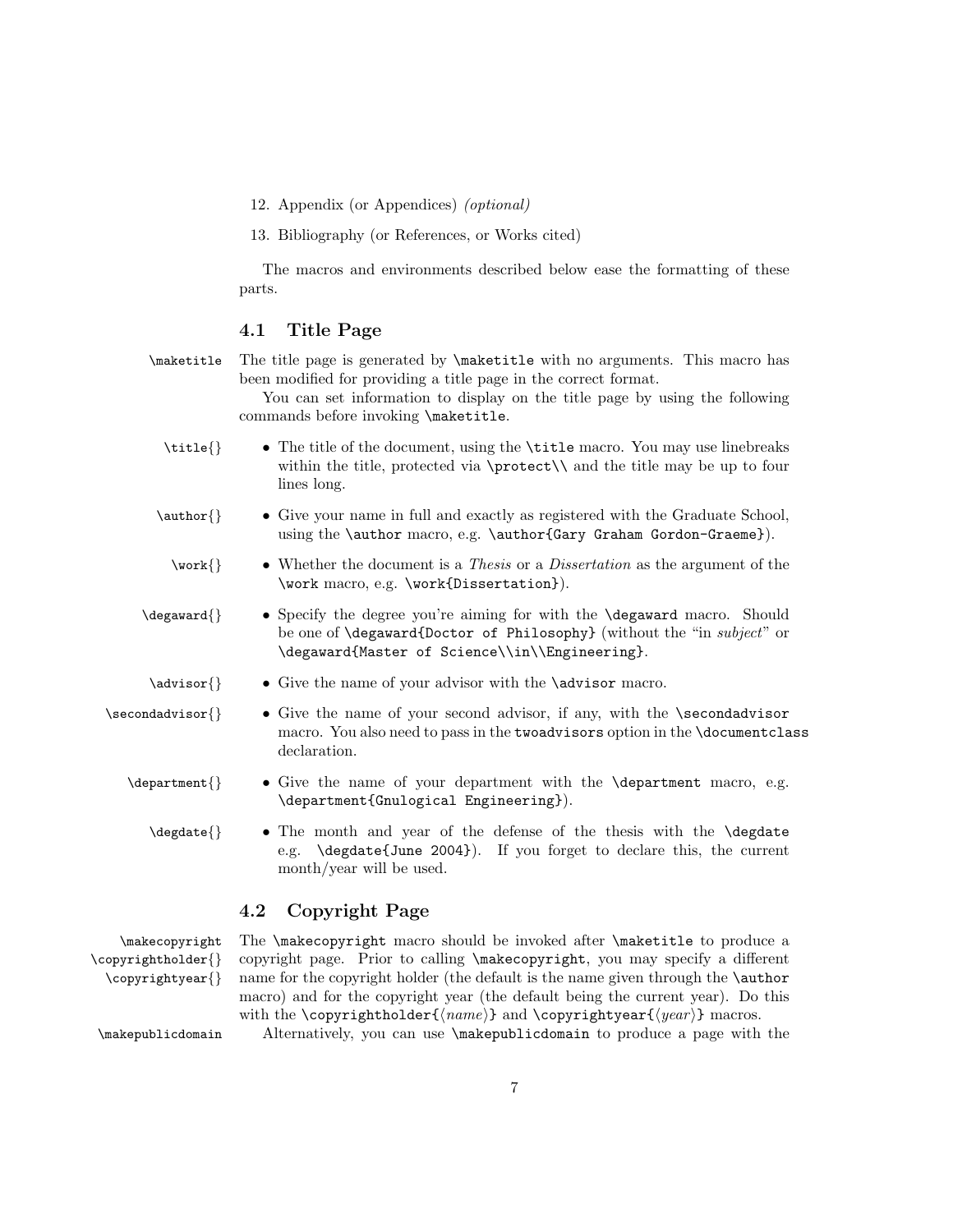message "This document is in the public domain." Note that the absence of the copyright page does not place your dissertaion in the public domain, you must declare it as such explicitly.

#### <span id="page-7-0"></span>4.3 Abstract Page(s)

abstract The abstract text should be placed between \begin{abstract} and \end{abstract}. If the abstract is longer than one page, the environment will place the author's name in the top-right header.

 $\{\delta\}$  You may use  $\{\text{time}\}$  to change the abstract caption to text. Default name: Abstract. You probably don't need to change it.

#### <span id="page-7-1"></span>4.4 Dedication

dedication The dedication is optional. If you want one, use the dedication envrionment. The format of dedication is essentially free. This environment will center the text of your dedication vertically on the page.

\dedicationame{} You may use \dedicationname{htexti} to change the title for the dedication page. Default name: \mbox{} i.e. an empty title. You probably don't need to change it.

#### <span id="page-7-2"></span>4.5 Table of Contents; Lists of Figures and Tables

\tableofcontents Use the macros \tableofcontents,\listoffigures and \listoftables, in this order, to produce the required table of contents and lists of figures and tables.

> You may use \contentsname, \listfigurename and \listtablename to change the titles for these sections. By default they are CONTENTS, FIGURES, and TABLES. You probably don't need to change them.

#### <span id="page-7-3"></span>4.6 List of Symbols

symbols The list of symbols is optional. Use the symbols envrionment to format a list of symbols/abbreviations used in your work. The envrionment takes an optional argument specifying the desired format, e.g. \begin{symbols}[cl] for first column centered and the next column aligned left. By default, the first column will be right aligned and the second column will be left aligned. You may use any of the standard tabular column alignment options.

 $\sum_{i} {\{\gamma\}}$  The command  $\sum_{i}{{\epsilon}}{minin}$  may make the task of entering the symbols and their meanings in the symbols environment easier. \sym takes two arguments: the first, a math "object" and the second, the plain text describing the symbol. Since the first argument is in math mode, any plain text needs to be wrapped with \mathrm{..} Likewise, any math symbol in the second argument needs to placed in  $\dots$ . Example: \sym{\beta\_\mathrm{norm}}{Definition for \$\beta\$}

\symbolsname{} You may use \symbolsname{} to change the title of the symbols section. Default name: SYMBOLS.

\listoffigures \listoftables \contentsname{} \listfigurename{} \listtablename{}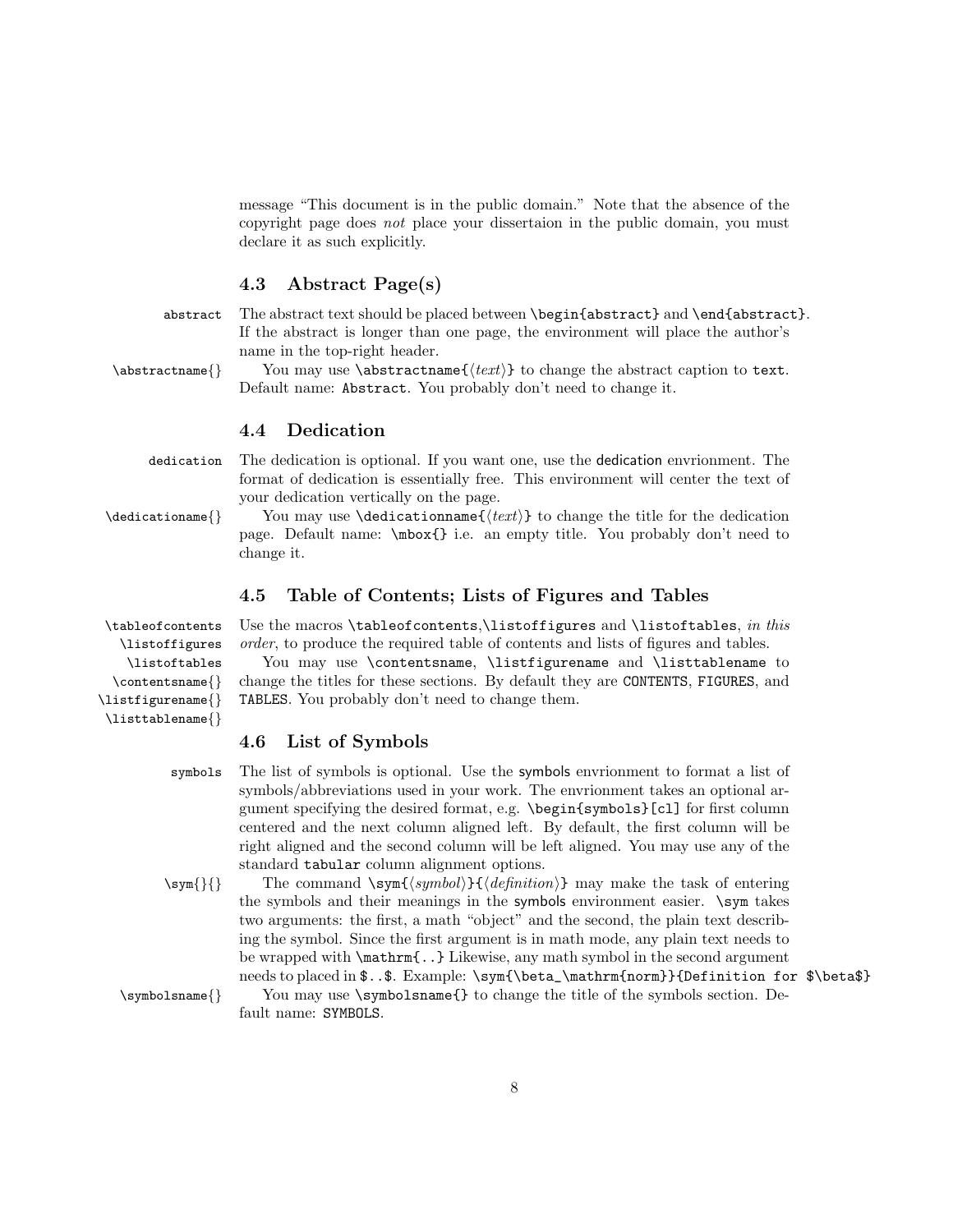#### <span id="page-8-0"></span>4.7 Preface

preface The preface environment is provided for formatting the preface to your work. \prefacename{} You may use \prefacename to change the name of this section. Default name: PREFACE.

#### <span id="page-8-1"></span>4.8 Acknowledgments

acknowledgments The environment acknowledgments is used to format the acknowledgment *chapter*. \acknowledgename{} You may use \acknowledgename to change the name of this section. Default name: Acknowledgments.

#### <span id="page-8-2"></span>4.9 Text

- \mainmatter Use the macro \mainmatter to mark the beginning of your text. You can then use \part, \chapter, \section, \subsection, and \subsubsection commands, as you would with the book class. Text is formatted in \normalspacing i.e. doublespacing. The pages are numbered in plain pagestyle such that the page numbers are centered in the bottom. The chapter titles can be multi-line, and if so are formatted doubly spaced.
- \unnumchapter{} Use the macro \unnumchapter to create to create unnumbered chapters that appear in the Table of Contents.

#### <span id="page-8-3"></span>4.10 Appendix

\appendix Use the command \appendix after the last normal chapter to signal that all following chapters are to be appendices. This use is the same as in the book class. To begin an appendix, use the  $\text{title}$  macro.

#### <span id="page-8-4"></span>4.11 Backmatter

\backmatter The \backmatter macro separates the bibliography, index and glossary from the main matter and any appendices.

#### <span id="page-8-5"></span>4.12 Bibliography

 $\bb{D}$  \bibliography If you are using BIBT<sub>EX</sub> (and why would you not want to use BIBT<sub>EX</sub>?), use the  $\bb{b}$ ibliography $\{\n \{bibfile\} \}$  macro to generate the bibliography. You should refer to BIBT<sub>EX</sub> manual for details about making a .bib file and format for the entries.

> For citing references in the text, the package natbib is included with either the settings numbers,sort&compress (numrefs option) or authoryear,sort (textrefs option). The package natbib is a fantastic package that has numerous macros for *citing* in different ways.

> Warning: The packages cite and citation are NOT compatible with the natbib package, and will cause errors if used.

the bibliography If you are not using  $BIBT<sub>F</sub>X$  make your own bibliography by using the the bibliography environment. In this case, you would have to write the reference entries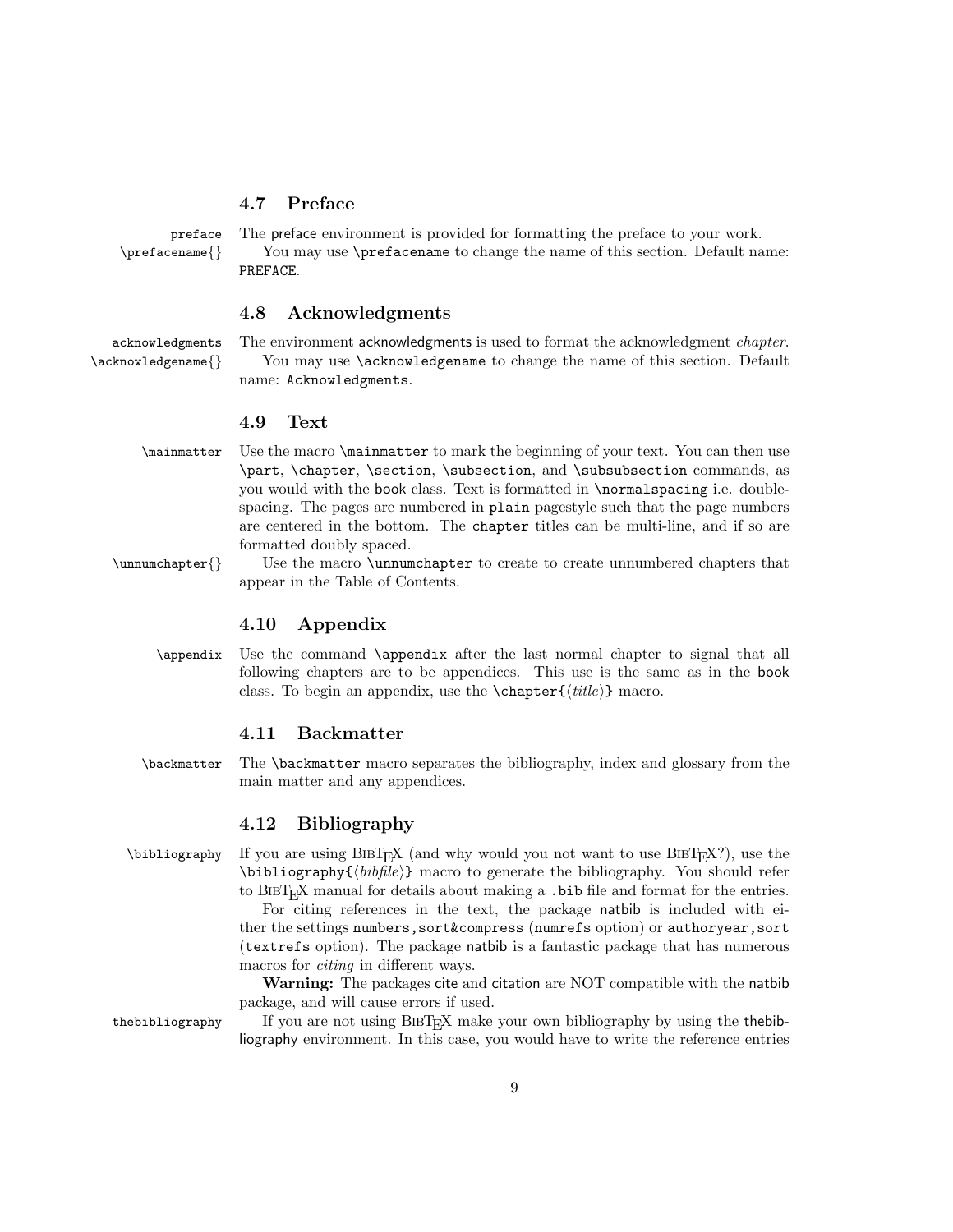in the right format in your .tex source file itself. If you are using the textrefs option, you'll need to consult the natbib manual to ensure that you enter your entries in the format required by the package.

 $\bb{h}$  You may use  $\bb{m}$   $\{newbihname\}$  to change the name of this section. Default name: Bibliography.

#### <span id="page-9-0"></span>4.13 Chapter-wise Bibliography

By default the bibliography appears at the end of your work and contains all the references from the entire entity. If you need to have a separate bibliography for each chapter, you can do it in the following way. First, load the package chapterbib without any options in the preamble of your main source file and redefine the commands \bibname and \bibsection as shown below.

```
%% Main source file %%
\documentclass[...]{nddiss2e}
\usepackage{chapterbib}
\renewcommand{\bibname}{Cited works}
\renewcommand{\bibsection}{\section{\bibname}}
...
\begin{document}
\include{chptr1}
...
\include{appndx}
\end{document}
```
To process the bibliography for each chapter individually, the chapters or sections must be separated into different files and include them in the main file, as shown above. Each such \included file must contain its own \bibliographystyle{nddiss2e} and \bibliography{...} command at an appropriate position. There should not be any bibliographic commands in the main source file.

After compiling the main tex file once (with latex or pdflatex), the .aux files needed by bibtex will have been created and you can then run bibtex on each of the separate source files to obtain a .bbl for each file. The remaining steps are the same as for a normal .tex file.

You can find more details of this in the natbib manual.

## <span id="page-9-1"></span>5 Note For Authors

The dissertation author must make sure that the following conditions are met in order to generate a dissertation acceptable by the Graduate School:

• The List of Figures must be *before* the List of Tables, i.e. the macro command \listoffigures comes before \listoftables in the frontmatter.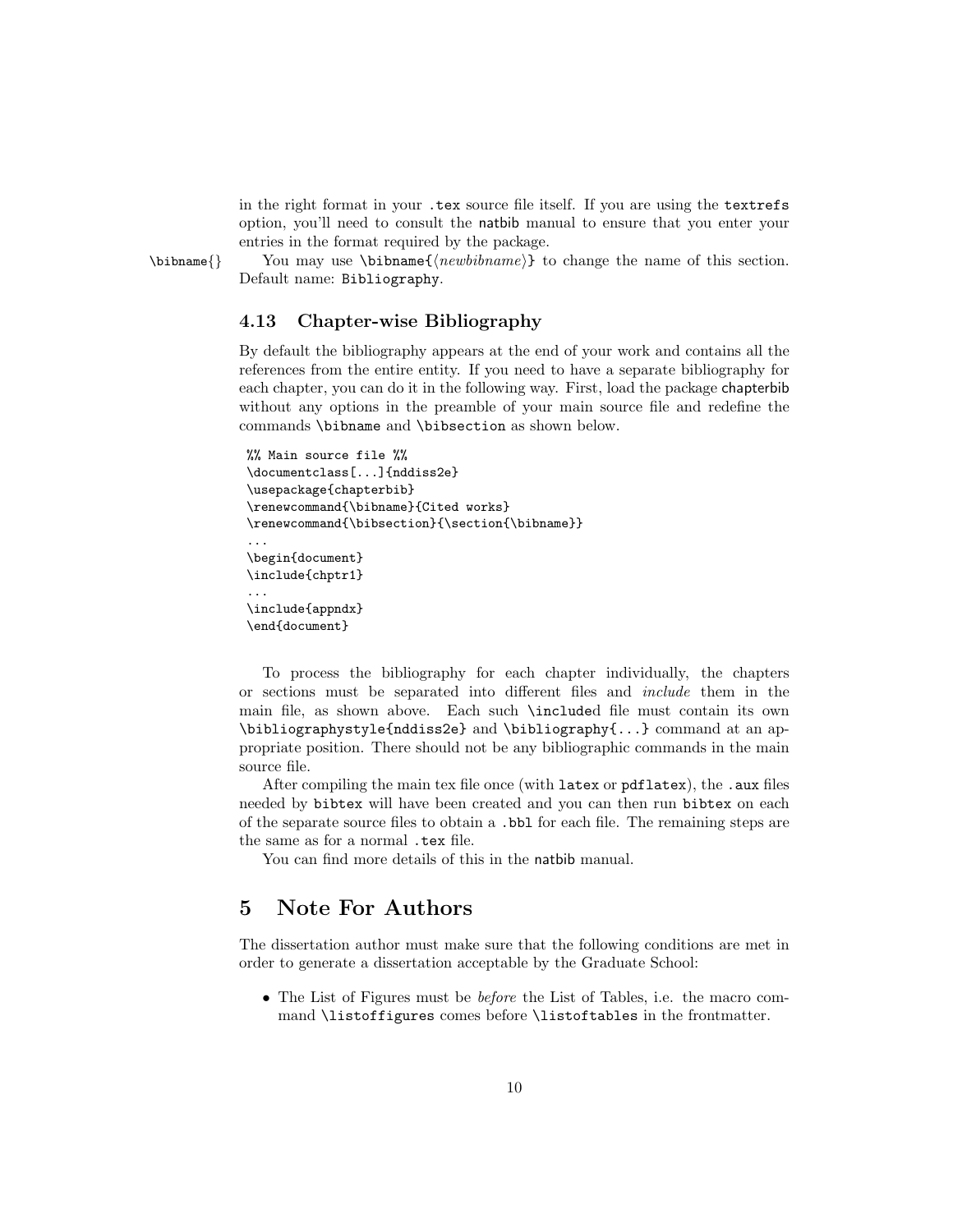- Table captions must be *above* the corresponding table, In case of the table environment, this can be achieved by putting \caption before you include the table (e.g. in a tabular environment).
- Figure captions should be *below* the corresponding figure. In the figure environment, the \caption goes after the \includegraphics macro command.
- The bibliography is the last section/chapter of the thesis—unless you are using the chapter-wise bibliography.

#### <span id="page-10-0"></span>5.1 Tips and Suggestions

- It is *strongly* recommended that you compile your document with pdfI $\text{FEX}$ . Compiling to dvi or postscript first may result in "fuzzy" fonts when viewing the document on your screen. Additionally, the benefits of hyperref and pdflscape are only available if you compile using pdfLATFX.
- Use the \toprule, \midrule and \bottomrule macro commands (from the booktabs package) in tables for generating the appropriate horizontal rules. Refrain from using vertical rules to separate columns in tables as much as possible.
- Use the longtable environment for handling very long tabular materials. Example:

```
\begin{longtable}{lc}
\caption[]{LONG TABLE CAPTION \label{tab:longtable} }
\toprule
Heading 1 & Heading 2 \\
\midrule
\endfirsthead
\caption[]{ } \\ % doesn't matter what text is in the continued caption.
\midrule
Heading 1 & Heading 2 \setminus\midrule
\endhead
\endfoot
\bottomrule
\endlastfoot
% Now the tabular material %
Long & Table etc. \\
\end{longtable}
```
• If a figure or table is very wide and will not fit on a page, use the landscape environment (from the included **scape** package) to format them in *land*scape mode. They will automatically appear on a separate page. If you use pdfLATEX to compile your document, then the included pdflscape package will flip this page on the screen for easier reading.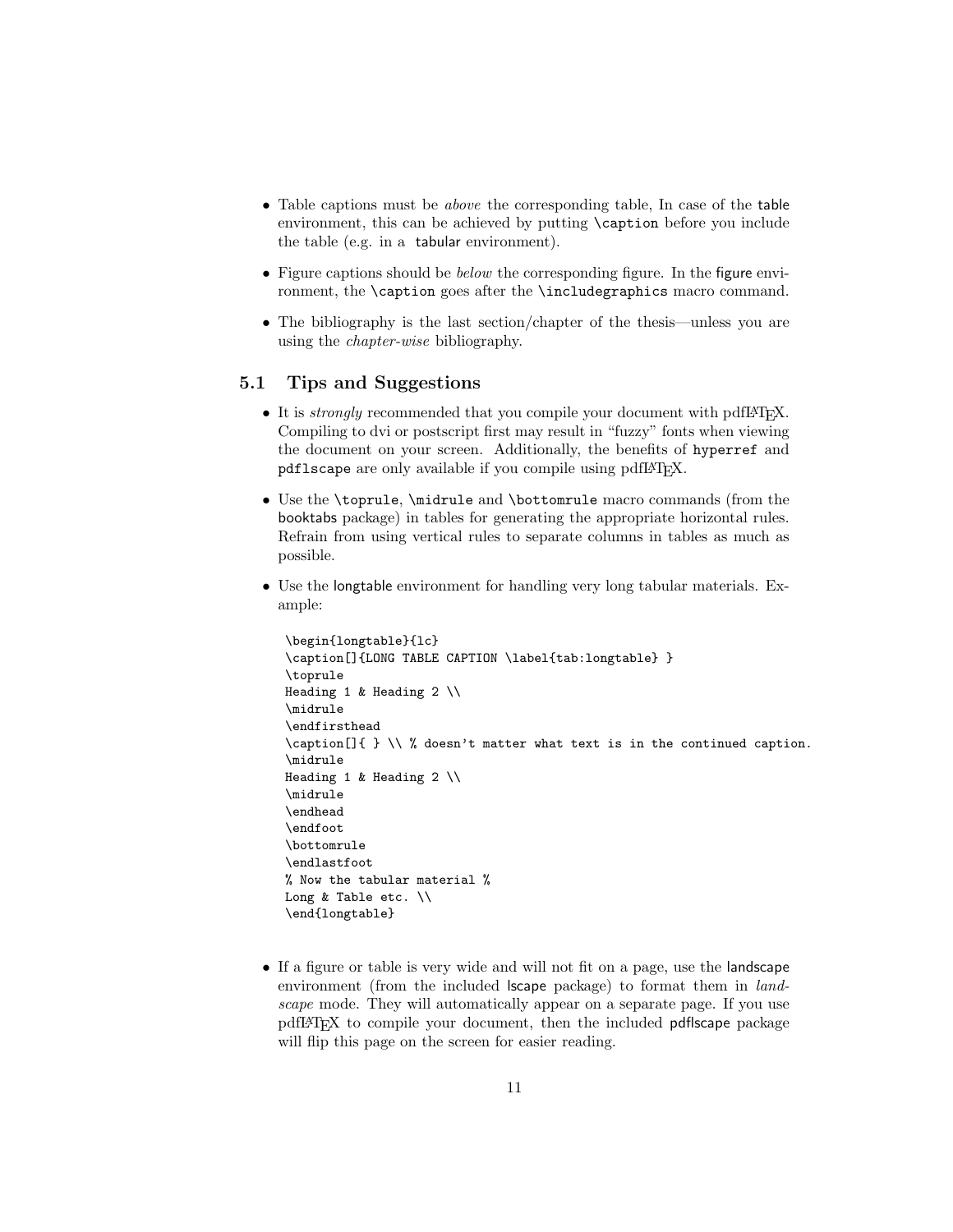- The sidewaystable environment (from the included rotating package) is incompatible with the current class and should be avoided.
- Usually the width of the figure and table captions is 90% of the textwidth (i.e. 0.9\textwidth). If needed, the width can be changed on a case-by-case basis by doing one of the following:
	- Use a minipage environment of appropriate width and enclose your tabular or figure float inside it, or
	- set the \capwidth inside the table or the figure environment, and \LTcapwidth outside the longtable environment, e.g.,

```
\begin{table}[H]
\setlength{\capwidth}{0.8\textwidth}
\centering
\caption{TABLE CAP\label{tab:this}}
\begin{tabular}{lc}
...
\end{tabular}
\end{table}
                                       \setlength{\LTcapwidth}{6in}
                                       \begin{longtable}{lccc}
                                       ...
                                       \end{\longtable}
```
- Use the tabularx environment for the actual formatting of the tables (within the table environment). It differs slightly from tabular environment and you should refer to their documentation in the TEXMF tree for more information.
- If you've used a longtable environment in your document, it might be necessary to compile the document multiple times so as to get proper alignment of columns. This is documented in the longtable manual.
- If you wish to use \footnotes in the longtable environment, please read its documentation. There are some handicaps present.
- $\bullet$  To cite a website in your bibliography<sup>[3](#page-11-0)</sup>, use the following format in your .bib file:

```
@Misc{fairley2000,
author = "N. Fairley",
title = "Casa{XPS} {VAMAS} processing software",
howpublished = "Website",<br>note = "\url{http
                "\url{http://www.casaxps.com}",
}
```
When processed with the nddiss2e.bst citation style file this gives: 111. N. Fairley. CasaXPS VAMAS processing software. Website. [http:](http://www.casaxps.com) [//www.casaxps.com](http://www.casaxps.com).

<span id="page-11-0"></span><sup>3</sup>More info at <http://www.tex.ac.uk/cgi-bin/texfaq2html?label=citeURL>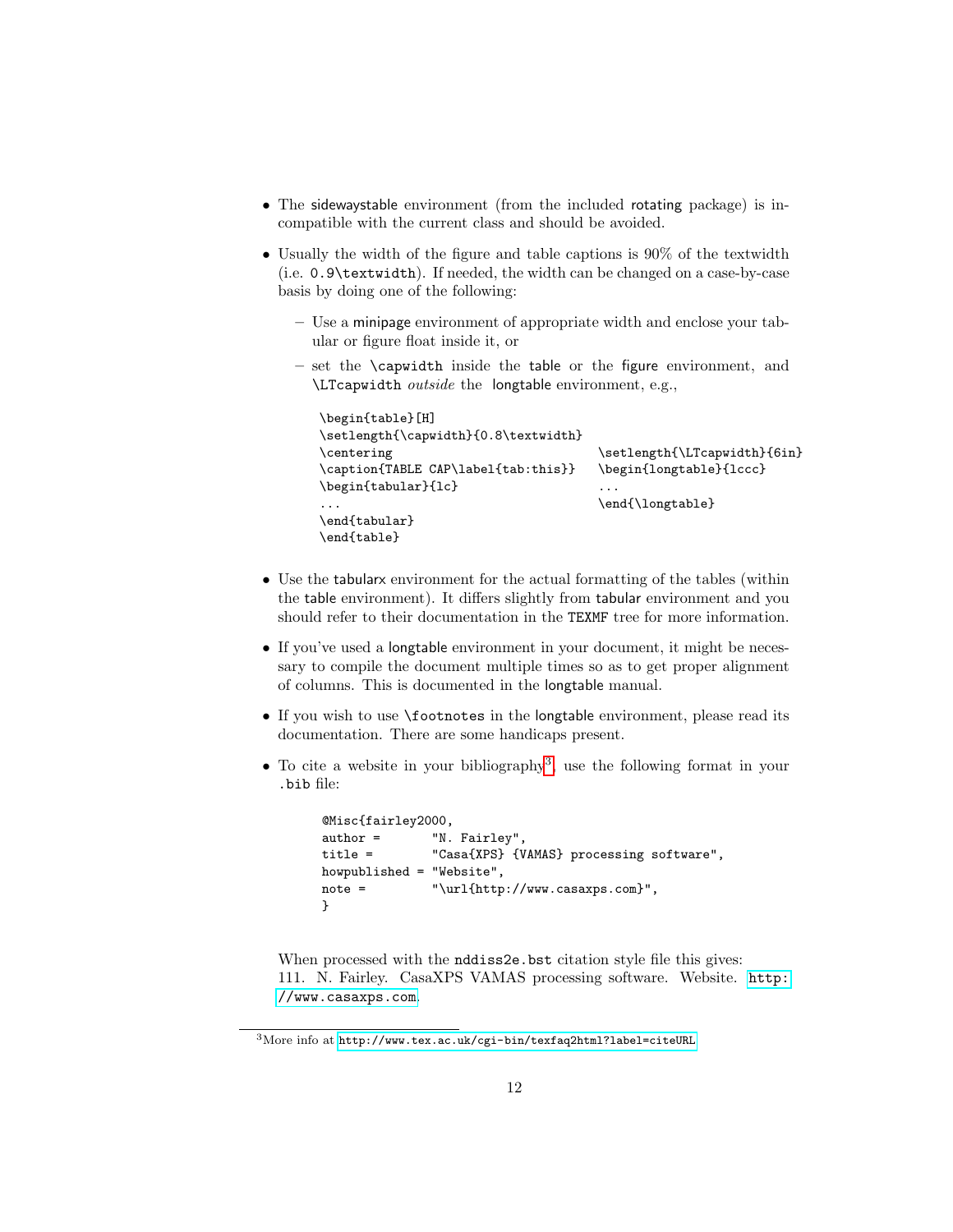#### <span id="page-12-0"></span>5.2 You Found Errors?

Errors in a LAT<sub>EX</sub> document are to be expected. If you have a problem that is that seems to be more than a typo or unbalanced brace, it is possible that there is a conflict between the packages you have included and those that  $N\text{Ddiss2}_{\epsilon}$  uses. If you find yourself in that situtation, there is a mailing list for handling support issues with ND diss $2\epsilon$ . Look through the archive, and if there are no answers, please send an email to <ND-LATEX-USERS@listserv.nd.edu> (registration required). The more effort you spend in isolating the problem or in troubleshooting will make it more likely that others can reproduce the problem and help you solve it. Also if you have a problem that you then solve, please also email the list. Your doing so will help the next person to have that problem, and will also make the maintainers aware of it, so future versions of the class file can be better.

## <span id="page-12-1"></span>6 Other Packages Used

A number of packages are required by default and must be present in your TEX search path (if you use a package manager such as MiKTeX or TeXLive, it will take care of this for you). As far as possible, these have been tested for proper formatting style with the NDdiss2<sub>ε</sub> class file. The list includes if then, exscale, ifpdf, ifluatex, ifxetex, xspace, longtable, indentfirst, tabularx, showkeys, enumerate, latexsym. epsfig, color, graphicx, url, setspace $^4$  $^4$ , amsmath, float, lscape, rotating, booktabs, and natbib<sup>[5](#page-12-3)</sup>. Sameer urges you to read the documentation of these packages available in the TEXMF tree, if you think you might use their features or want to tweak some advanced options. Of these packages, ifpdf, longtable, natbib, booktabs, rotating, url, and setspace are not part of the LATEX required distribution, so you may need to download them. They are all available through both MiKTeX and TeXLive; note that ifpdf is part of the oberdiek bundle, which is what you need to download to get that package if it is not already installed on your system.

Other packages may or may not be appropriate for use with the ND diss $2\epsilon$  class when producing copies to be submitted to the Graduate School. Please be careful when using packages that change the default fonts, or the page layout.

In general, the official guidelines of the Graduate School are followed to the maximum extent possible. This includes proper formatting of the title page and the abstract page (from the ndthesis package), numbering of the pages in the frontmatter, generation of properly formatted table of contents, list of figures etc., as well as bibliography at the end. Per the guide, the number of different fonts and font sizes used is kept to a minimum. The contents, all lists and the bibliography are single-spaced but the inter-line spacing for the rest of the document is double.

<span id="page-12-2"></span> $4v6.7[2000/12/01]$  or above

<span id="page-12-3"></span> $5v8.31[2009/07/16]$  or above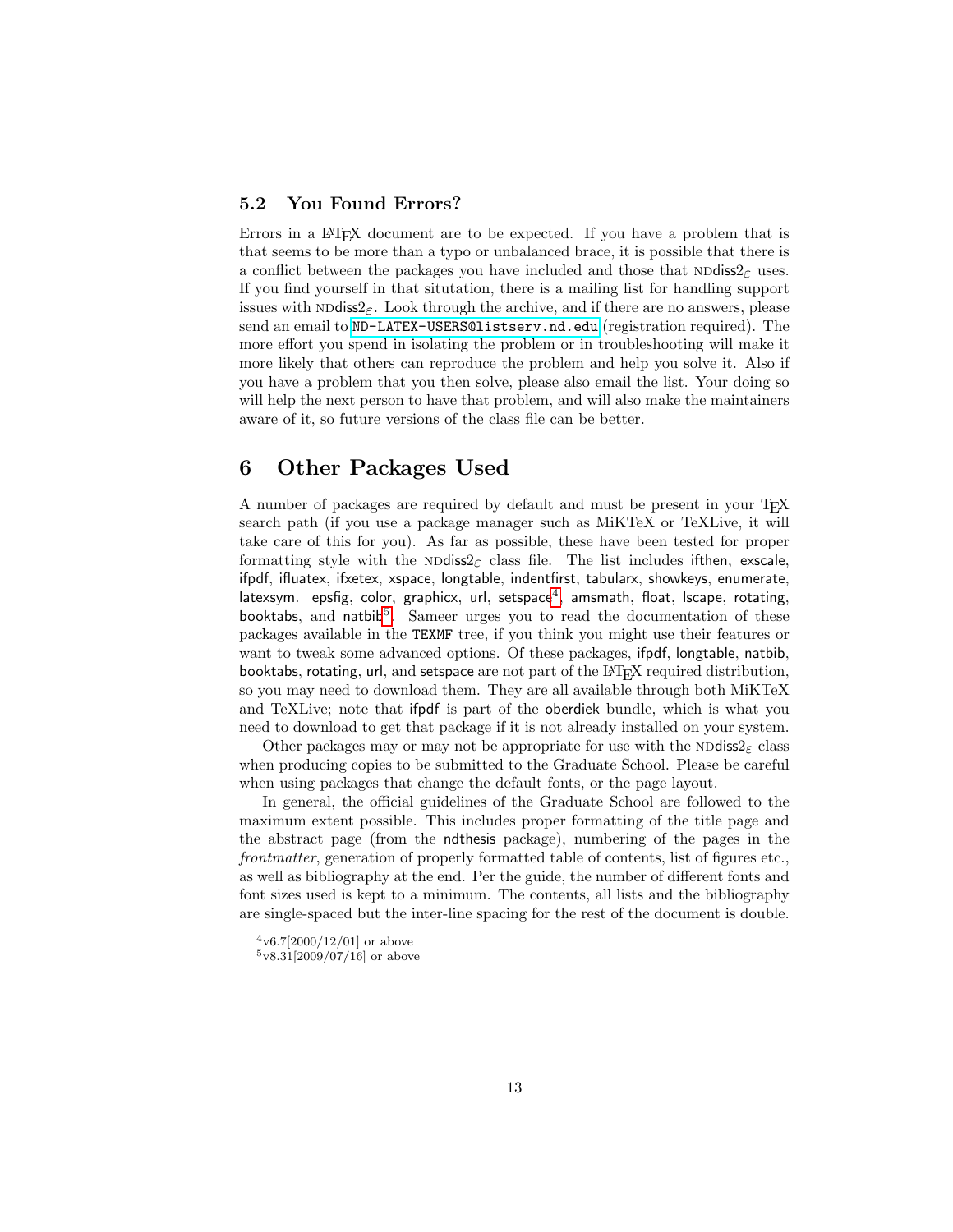#### <span id="page-13-0"></span>6.1 Generating PDF document

The NDdiss $2\varepsilon$  class also allows production of pdf documents with pdfLAT<sub>EX</sub>. As of Spring 2013, this is the preferred method of compilation. In this case, the hyperref and pdflscape packages are also required. The hyperref package ensures that the generated pdf document contains internal as well as external links for citations and bookmarks. A document produced by this method also contains embedded fonts (press quality pdf) and is suitable for electronic submission to the library and for microfilm archiving. Although the most appropriate options for hyperref are passed on, for advanced features refer to its documentation. The pdflscape package flips pages with landscape orientation in the pdf file for easier reading, but the location of the page numbers does not change.

Figures must be in pdf, jpeg, png, or gif format, and not in encapsualted postscript (eps). An easy way to convert eps files to pdf files is to use the utility epstopdf or eps2pdf, which should be available on your unix-like distribution already (should you have one). It is also possible to convert your eps files to pdfs using an online conversion tool. Searching for "eps to pdf" brought up several free options in Fall 2012.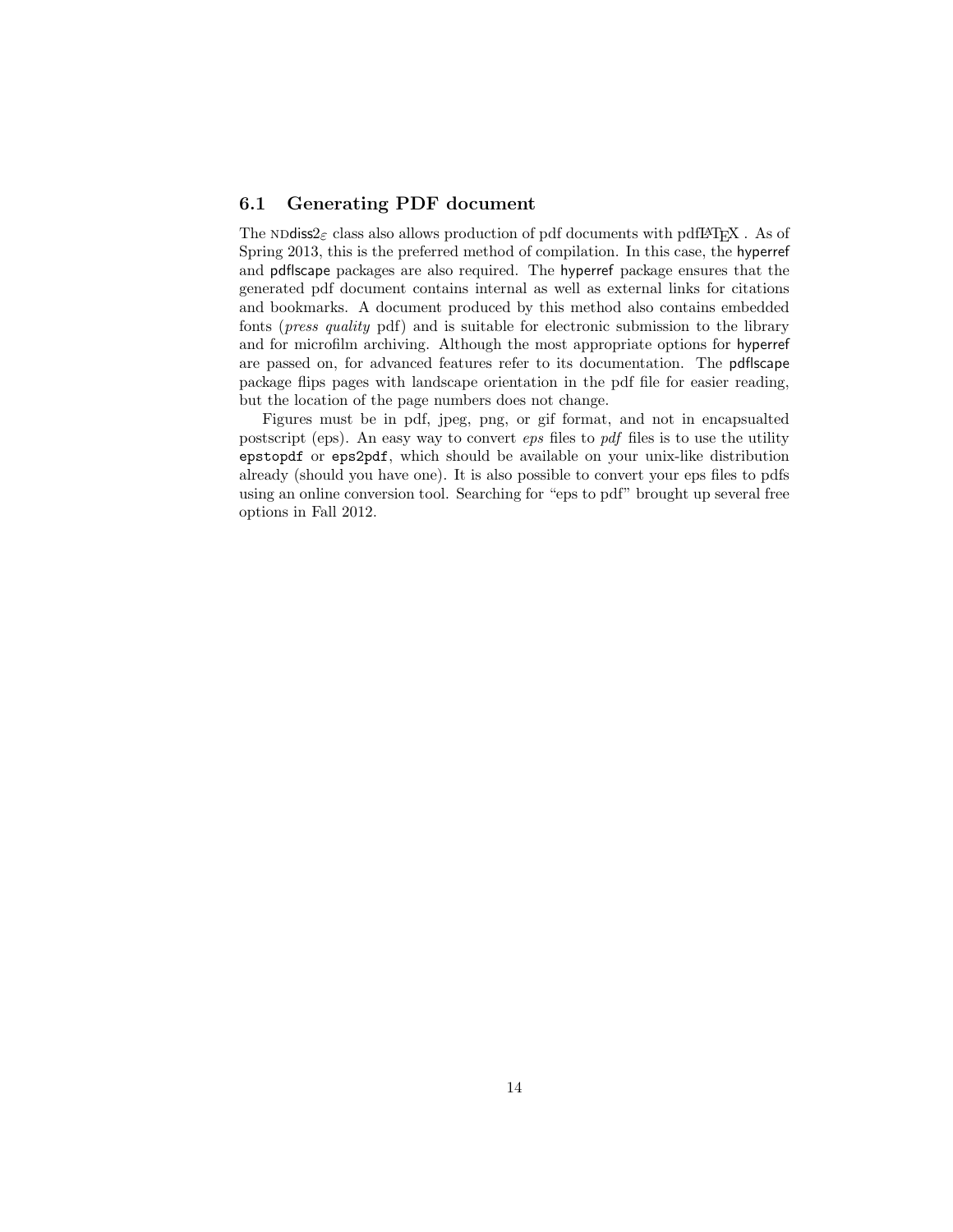### <span id="page-14-0"></span>7 The Implementation

Following is our attempt at documenting the source of the  $N\text{Ddiss2}_{\varepsilon}$  class file for the T<sub>EX</sub> hackers.

At the start, we define the base version of  $\mathbb{F}T_F X 2_\varepsilon$  needed and the label information for the NDdiss $2_{\varepsilon}$  class.

```
1 \NeedsTeXFormat{LaTeX2e}[1999/12/01]
2 \ProvidesClass{nddiss2e}
```
- 3 [2016/10/16 v3.2016%
- 4 Notre Dame Dissertation document class]

```
5 %
```
\dissfileversion \dissfiledate The \dissfileversion and \dissfiledate macros contain the version and the date of the release.

```
6 \providecommand{\dissfileversion}{3.2017.2}
7 \providecommand{\dissfiledate}{2017/05/09}
8 %
```
New boolean variables for the options used in  $N$ odiss2<sub> $\varepsilon$ </sub> class are set here with default values.

```
9\newif\ifdiss@draft \diss@drafttrue
10 \newif\ifdiss@review \diss@reviewfalse
11 \newif\ifdiss@final \diss@finalfalse
12 \newif\ifinfo@page \info@pagetrue
13 \newif\ifadvisors@two \advisors@twofalse
14 \newif\ifdiss@dedication \diss@dedicationfalse
15 \newif\ifnum@refs \num@refstrue
16 \newif\ifcentered@chaptitle \centered@chaptitletrue
17 \newif\if@ltfirstcaption
18 %
```
draft review final Exactly one of these options must be present in order to get a proper document. These options set appropriate boolean variables (flags) and pass some common options to the parent book class.

```
19 \DeclareOption{draft}{
20 \setlength\overfullrule{5pt}
21 \typeout{DRAFT MODE}\typeout{}\info@pagefalse%
22 \diss@drafttrue\diss@reviewfalse\diss@finalfalse
23 \PassOptionsToClass{letterpaper,oneside,draft}{book} }
24 \%25 \DeclareOption{review}{
26 \typeout{REVIEW MODE}\typeout{}\info@pagetrue%
27 \diss@draftfalse\diss@reviewtrue\diss@finalfalse
28 \PassOptionsToClass{12pt,letterpaper,oneside,final}{book} }
29 %
30 \DeclareOption{final}{
31 \setlength\overfullrule{0pt}
```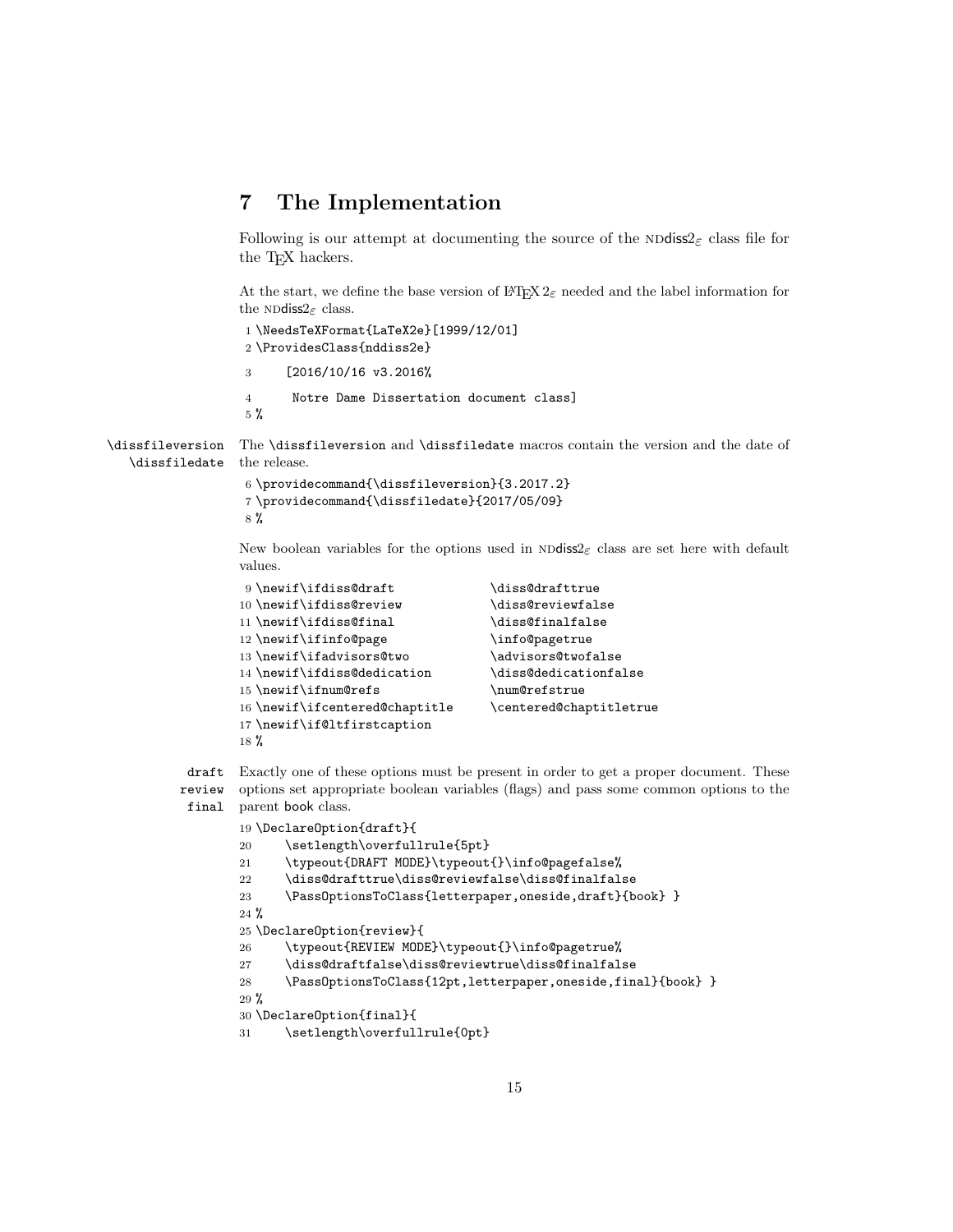```
32 \typeout{FINAL MODE}\typeout{}\info@pagetrue%
```

```
33 \diss@draftfalse\diss@reviewfalse\diss@finaltrue
```

```
34 \PassOptionsToClass{12pt,letterpaper,oneside,final}{book} }
```
%

```
numrefs
textrefs
           The options numrefs or textrefs select the appropriate citation style i.e. "numbered"
           or "textual", respectively. By choosing textrefs, one can get "author-date" style of
           citation in the text. The default is numrefs.
```

```
36 \DeclareOption{numrefs}{
37 \typeout{NUMBERED REFERENCES}\num@refstrue}
38 \DeclareOption{textrefs}{
39 \typeout{TEXTUAL REFERENCES}\num@refsfalse}
```
The option nocenter allows non-centered chapter titles.

```
40 \DeclareOption{nocenter}{\centered@chaptitlefalse}
41 %
```
The openbib option is useful in creating indented bibliography. Usually you would not need to use this option since the default layout of the bibliography is very much acceptable.

```
42 \DeclareOption{openbib}{%
43 \PassOptionsToPackage{openbib}{natbib}
44 }
```
%

The sort option is passed to natbib, and causes multiple citations to be listed in the sequence they appear in the bibliography.

```
46 \DeclareOption{sort}{%
```

```
47 \PassOptionsToPackage{sort}{natbib}
48 }
49 %
```
The compress option is passed to natbib, and causes numerical citations to be compressed so that, e.g. 1,2,3 becomes 1-3. Does not also sort.

```
50 \DeclareOption{compress}{%
```

```
51 \PassOptionsToPackage{compress}{natbib}
52 }
```
%

The sort&compress option sorts numerical citations, and then compresses them.

```
54 \DeclareOption{sort&compress}{%
```

```
55 \PassOptionsToPackage{sort&compress}{natbib}
56 }
57 %
```
The other options are declared in the following lines.

twoadvisors The twoadvisors option sets the flag for modifying the layout of the title page.

```
58 \DeclareOption{twoadvisors}{\typeout{TWO ADVISORS}\typeout{}%
59 \advisors@twotrue}
60 %
```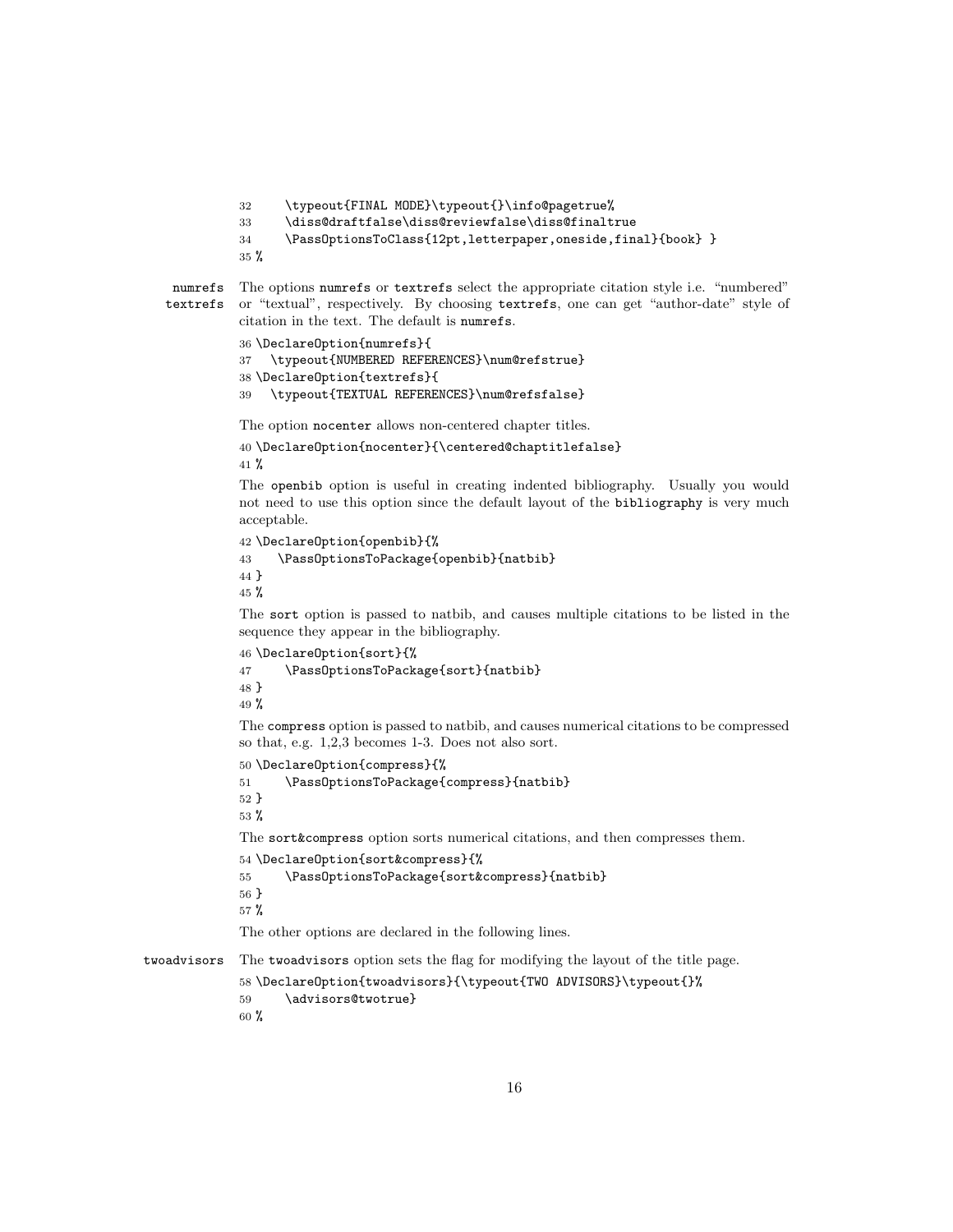10pt The options 10pt, 11pt or 12pt are passed on to the book class if appropriate, depending

- 11pt on whether the \diss@draft flag is set true.
- 12pt

```
61 \DeclareOption{10pt}{%
```
- \ifdiss@draft%
- \PassOptionsToClass{10pt}{book}%
- \else%
- \OptionNotUsed%
- \ClassWarningNoLine{nddiss2e}%
- {Font size 10pt not allowed; using 12pt}%
- \fi%
- }

```
70 \DeclareOption{11pt}{%
```
- \ifdiss@draft%
- \PassOptionsToClass{11pt}{book}%
- \else%
- \OptionNotUsed%
- \ClassWarningNoLine{nddiss2e}%
- {Font size 11pt not allowed; using 12pt}%
- \fi } \DeclareOption{12pt}{%
- \PassOptionsToClass{12pt}{book}%
- }
- %
- \DeclareOption{noinfo}{\info@pagefalse} %

The twoside option is for when you want to prepare a two-sided document for your own use. The only difference from the one-sided document is in the page layout. This option is passed on to the parent book class.

```
85 \DeclareOption{twoside}{\typeout{TWO SIDED DOCUMENT}%
86 \PassOptionsToClass{twoside}{book} }%
87 %
```
All options other than those defined above are ignored and a warning is printed on the screen during compile-time. After processing all the options, the book class is loaded with the specified options.

```
88 \DeclareOption*{\ClassWarning{nddiss2e}%
89 {UnknownOption '\CurrentOption'} }%
90 \ProcessOptions\relax
91 \LoadClass{book}
92 %
```
At this stage, the packages ifthen, exscale, etoolbox ifpdf, ifluatex, ifxetex, longtable, xspace, indentfirst, tabularx, enumerate and latexsym are loaded. It is important to load these in a specific order so as not to cause conflicts in definitions of certain macros.

```
93 \RequirePackage{ifthen,exscale,etoolbox}
94 \RequirePackage{ifpdf,ifluatex,ifxetex}
95 \ifboolexpr{bool{pdf} or bool{xetex} or bool{luatex}}{}{%
96 \ClassError{nddiss2e}{%
```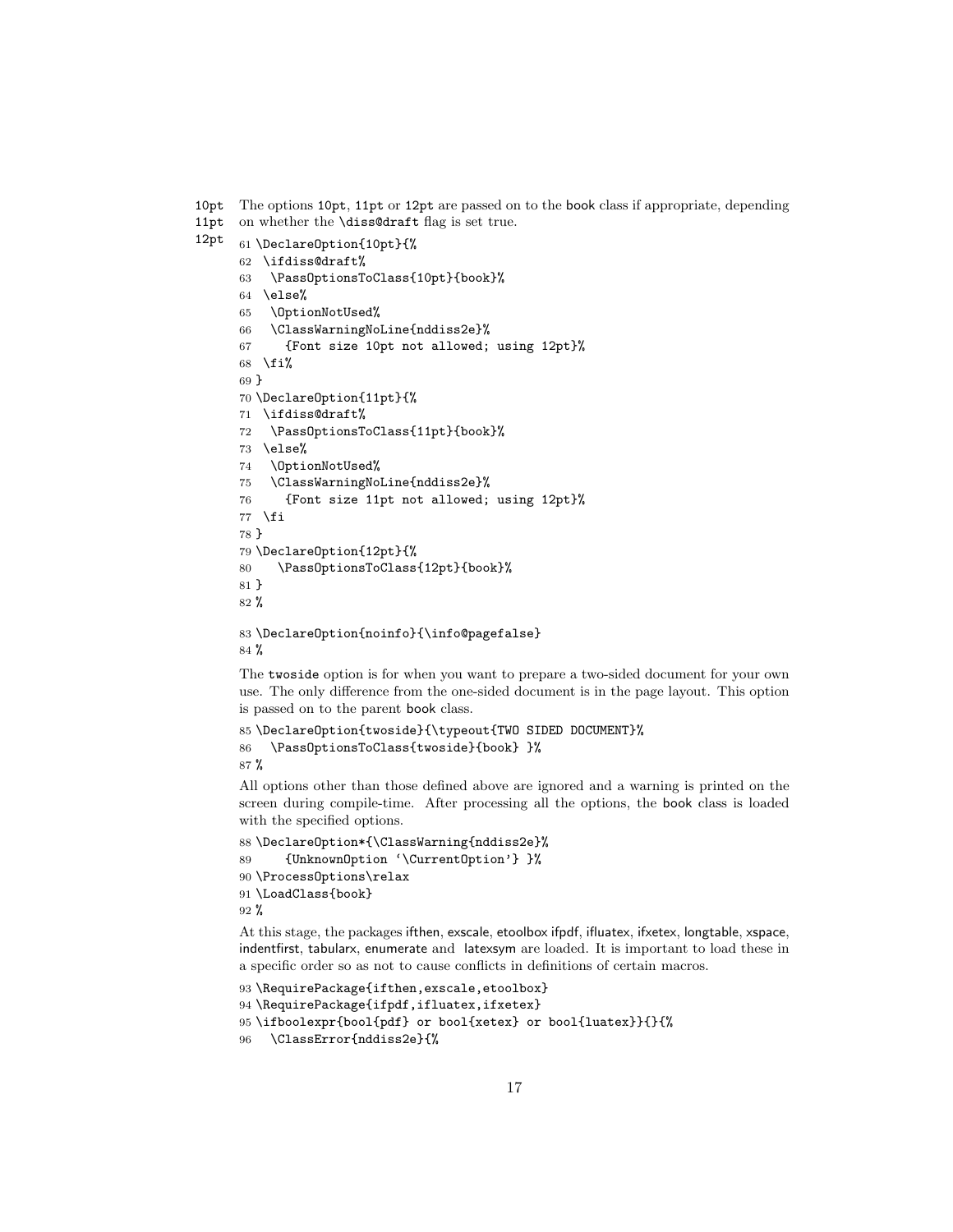```
97 PDF Output is required to support the PDF/A format.
98 }{DVI output is not supported. Use pdflatex to generate the dissertation.}
99 }
100 \RequirePackage[a-2b]{pdfx}
101 \RequirePackage{longtable}
102 \RequirePackage{threeparttable}
103 \RequirePackage[flushleft]{threeparttablex}
104 \RequirePackage{xspace}
105 \RequirePackage{indentfirst}
106 \RequirePackage{tabularx}
107 \RequirePackage{enumerate}
108 \RequirePackage{latexsym}
109 \RequirePackage{textcase}
110 %
If the \diss@final is set false (when using draft or review option) then the showkeys
```
package is also loaded.

% \ifdiss@final\relax\else\RequirePackage{showkeys}\fi

%

Depending in whether you are using pdfL $\text{F}$ T<sub>E</sub>X or plain LAT<sub>E</sub>X, epsfig, color and graphicx are loaded with respective options.

```
113 \ifboolexpr{bool{pdf} or bool{xetex} or bool{luatex}}{%
```

```
114 \RequirePackage{epsfig}
```
- \RequirePackage{color}
- \RequirePackage{graphicx}
- \AtBeginDocument{
- \pdfadjustspacing=1

```
119 }
```
}{%

```
121 \RequirePackage[dvips]{epsfig}
```
\RequirePackage[dvips]{color}

```
123 \RequirePackage[dvips]{graphicx}
```

```
124 }
```

```
125 %
```
Now the natbib package is loaded with its options, appropriate to numrefs or textrefs class option. If numrefs is specified, then natbib is read-in with its options for "numbered" references and sorted  $\&$  compressed (eg.  $[3-6,8-10]$ ). In this case, the default delimiter is square brackets and the default seperator is a comma. For the textrefs option, the natbib package is read-in so as to sort the references in an "author-date" style of citations. The default delimiter and seperator, in this case, are round brackets and colon, respectively.

```
126 \ifnum@refs
```

```
127 \RequirePackage[numbers]{natbib}
128 \else
129 \RequirePackage[authoryear]{natbib}
130 \fi
```
Additionally, the packages amsmath, float, booktabs, rotating, url and setspace are loaded when  $\text{pdf}$ ET<sub>E</sub>X processes \begin{document}. Again, the order of these packages is important. Additionaly when using pdfLATEX , the package hyperref (for internal/external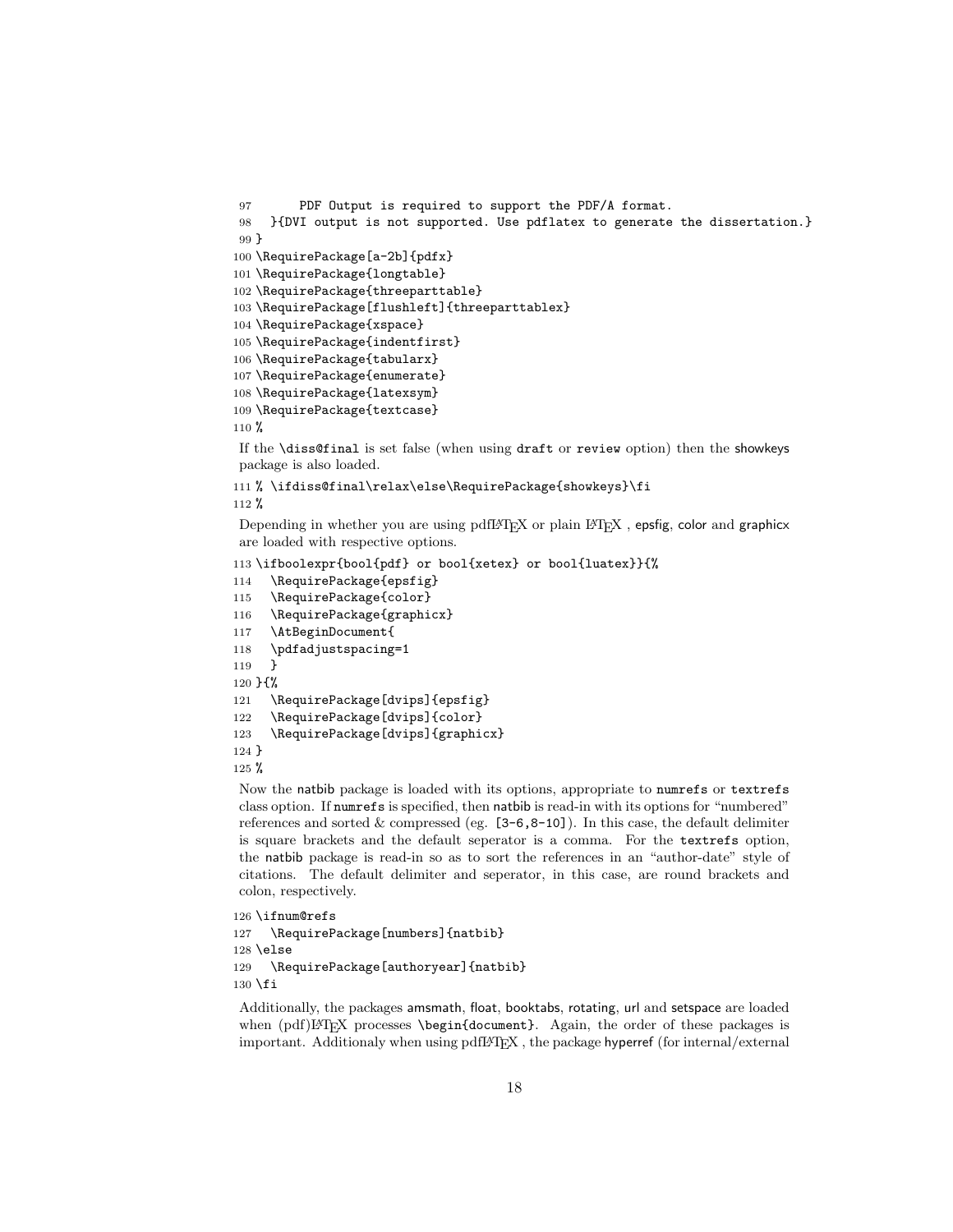links in the document) is also loaded. The options for this package have been tested to produce a document which can be printed on laser printers without any problems because of colored link boxes. Megan added required package pdflscape, which is part of the oberdiek bundle in MiKTeX and TeXLive. Using this package will flip landscape pages on the screen so that it's easier to read.

131 \AtBeginDocument{

```
132 \RequirePackage{amsmath}
133 \RequirePackage{float}
134 \RequirePackage{booktabs}
135 \RequirePackage{rotating}
136 \RequirePackage{url}
137 \RequirePackage[doublespacing]{setspace}[2000/12/01]
138 \ifboolexpr{bool{pdf} or bool{xetex} or bool{luatex}}{%
139 \ifluatex
140 \RequirePackage[luatex]{pdflscape}
141 \else
142 \ifxetex
143 \RequirePackage[xetex]{pdflscape}
144 \else
145 \ifpdf
146 \RequirePackage{pdflscape}
147 \fi
148 \fi
149 \overrightarrow{fi}150 % cannot use RequirePackage since pdfx also includes hyperref
151 \hypersetup{
152 plainpages=false,
153 pdfpagelabels,
154 bookmarks=true,%
155 bookmarksnumbered=true,%
156 linktocpage=true,%
157 breaklinks=true,%
158 bookmarkstype=toc,%
159 colorlinks=false,%
160 pdfpagemode=UseOutlines}
161 }{}
162 }
163 \RequirePackage{metalogo}
164 %
Set the \pagestyle for the document to plain here and define default spacing.
165 \AtBeginDocument{
166 \pagestyle{plain}
167 \normalspacing
168 \typeout{Pagestyle and spacing normal}
169 }
170 %
Here, define some spacing macros for page layout and doublespacing.
171 \newcommand{\normalspacing}{\doublespacing}
```
<sup>172</sup> \newcommand\single@baselinestretch{0.979}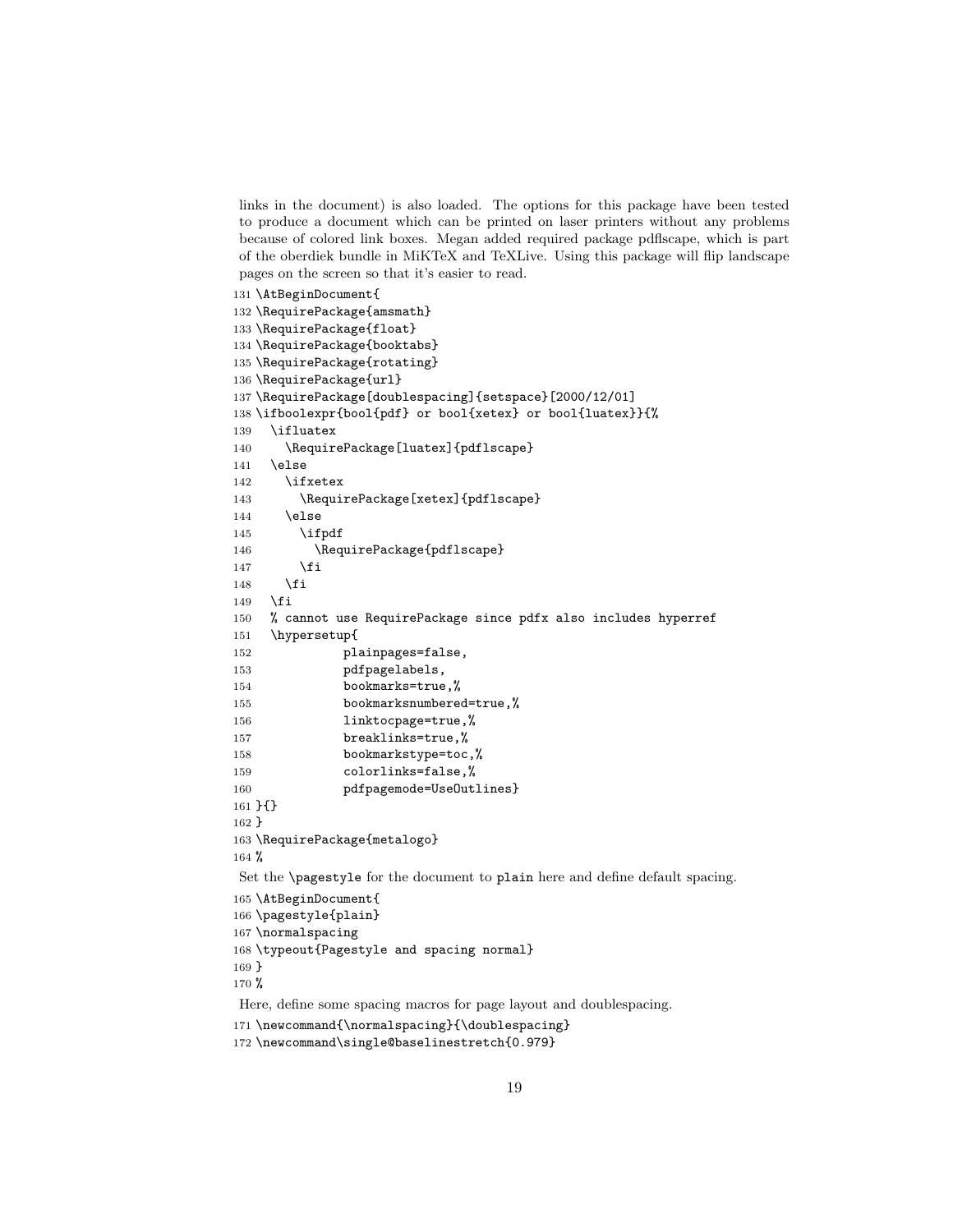```
173 \newcommand\double@baselinestretch{1.625}
174 \newlength{\usedtextsize}
175 \setlength{\usedtextsize}{\f@size pt}
176 \newlength{\single@skip}
177 \setlength{\single@skip}{\single@baselinestretch \usedtextsize}
178 \newlength{\double@skip}
179 \setlength{\double@skip}{\double@baselinestretch \usedtextsize}
180 \setlength{\footnotesep}{\double@skip}
181 %
```
Define new lengths for some variables for a proper layout of normal pages, pages with text and figures and pages with only floats. Note that although the geometry package is usually easier, when Megan tried to switch to that she discovered that something ends up overwriting it and, although the the showframe option showed that the margins were setting correctly, the text didn't look like they were. So these length values are set to what geometry said they should be to get a 1.5 in left margin and 1 in margins on all other sides (we'll use vspace commands later to get the 2 in top margin on pages where that's needed).

```
182 \setlength{\hoffset}{0pt}
183 \setlength{\voffset}{0pt}
184 \setlength{\topmargin}{-32pt}
185 \setlength{\headsep}{20pt}
186 \setlength{\marginparwidth}{47pt}
187 \setlength{\marginparsep}{7pt}
188 \setlength{\textheight}{648pt}
189 \setlength{\textwidth}{432pt}
190 \setlength{\oddsidemargin}{36pt}
191 \setlength{\evensidemargin}{36pt}
192 \setlength{\footskip}{30pt}
193 %
194 \setlength{\floatsep}{30pt}
195 \setlength{\intextsep}{50pt}
196 %
197 \newcommand{\clearemptydoublepage}{\newpage{\pagestyle{empty}%
198 \cleardoublepage}}
199 %
```

```
\nddiss Define the macro \nddiss that is the logo used in the titlepage and the stamp in the
          dissertation document.
```

```
200 \DeclareRobustCommand{\nddiss}{%
201 \textsf{{\scshape nd}diss}\kern-0.03em%
202 2$_\mathsf{\textstyle\varepsilon}$}
203 %
```
\work Here define new macros for use in the dissertation title page.

```
\degaward 204\renewcommand{\title}[1]{\def\@title{#1}}
      \advisor 205 \newcommand{\work}[1]{\def\@work{#1}}
\secondadvisor _{206} \newcommand{\degaward}[1]{\def\@degaward{#1}}
   \department 207\newcommand{\advisor}[1]{\def\@advisor{#1}}
      \degdate
208 \ifadvisors@two
```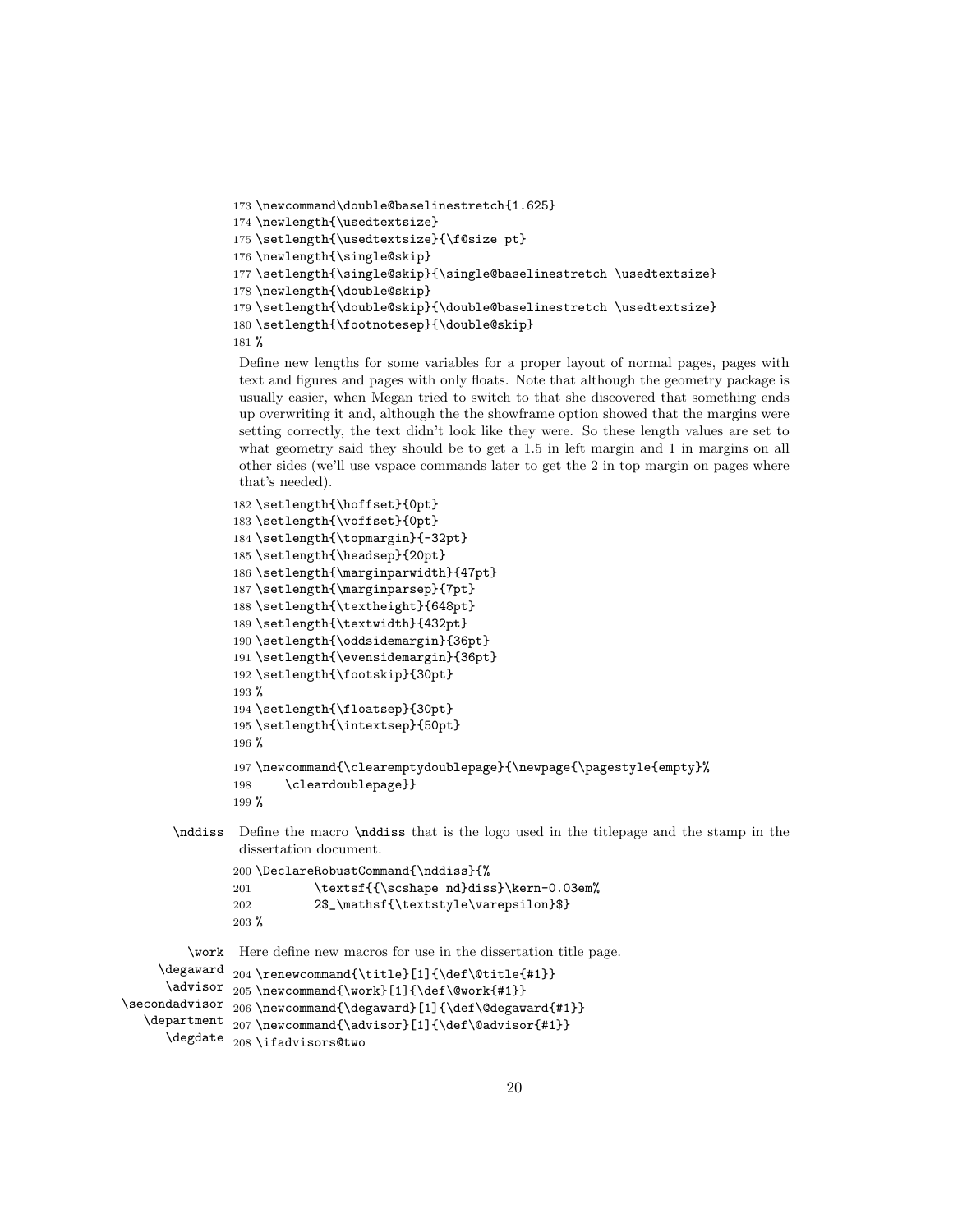```
209 \newcommand{\secondadvisor}[1]{\def\@secondadvisor{#1}}
210 \overline{\text{f}}i
211 \newcommand{\department}[1]{\def\@department{#1}}
212 \newcommand{\degdate}[1]{\def\@degdate{#1}}
213 \degdate{\ifcase\month\or
214 January\or February\or March\or April\or May\or June\or
215 July\or August\or September\or October\or November\or December\fi
216 \space\number\year}
217 %
```
As a default, these macros have an empty arguement. Only the \degdate macro takes on the current month-year combination in the absence of any assignation.

```
218 % Defaults are empty except the \degdate
```
- \title{}
- 220 \author{}
- \work{}
- \degaward{}
- 223 \advisor{}
- \ifadvisors@two \secondadvisor{} \fi
- \department{}
- $226 \%$
- \@infopage Define \@infopage macro that will create a page which contains important information about the document and the version of  $N$ Ddiss $2\varepsilon$  used etc. for the end-user and the proofreader along with a standard disclaimer and details of where to find documentation for the ND diss $2 \epsilon$  class file. This information can be suppressed by specifying the "noinfo" option while invoking the NDdiss $2\varepsilon$  class.

```
227 \DeclareRobustCommand{\@infopage}{
228 \thispagestyle{empty}
229 \null\vspace*{\single@skip}
230 \begin{center}
231 This \@work\space \\ entitled \\ \MakeTextUppercase{\@title} \\
232 typeset with \nddiss\ v%
233 \dissfileversion\ (\dissfiledate) \%234 on \today\space for\\
235 \@author\\
236 \end{center}
237
238 \normalfont\normalsize\singlespacing
239
240 \noindent This \LaTeXe\space classfile conforms to the
241 University of Notre Dame style guidelines as of Fall
242 2012. However it is still possible to generate a
243 non-conformant document if the instructions in the class
244 file documentation are not followed!
245
246 \begin{center}
247 \begin{minipage}{0.75\textwidth}
248 \noindent Be sure to refer to the published Graduate
249 School guidelines at \url{http://graduateschool.nd.edu}
```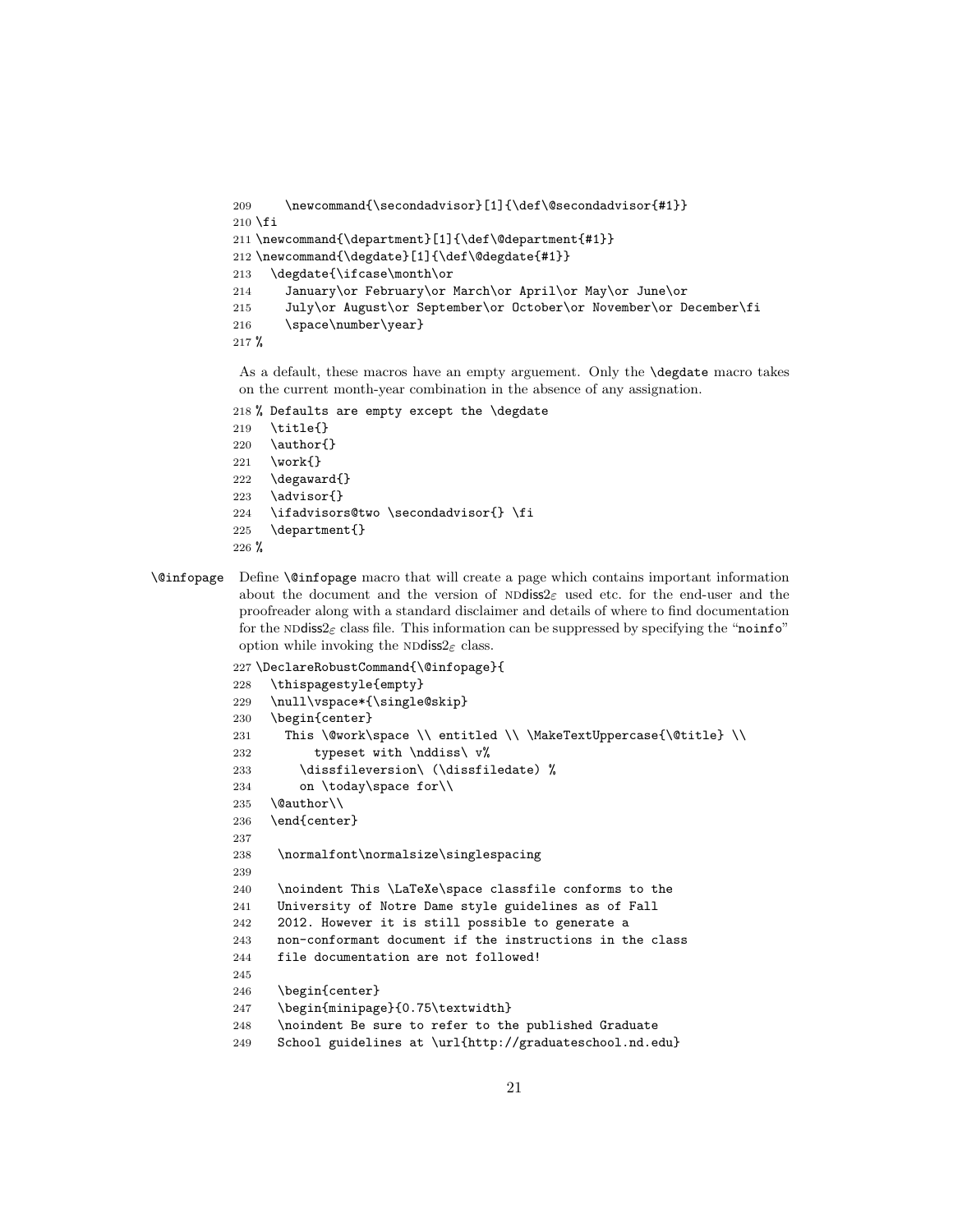```
250 as well. Those guidelines override everything mentioned
251 about formatting in the documentation for
252 this \nddiss\space class file.
253 \end{minipage}
254 \end{center}
255
256 \noindent\itshape This page can be disabled by
257 specifying the ''{\upshape\ttfamily noinfo}'' option to the class invocation.
258 \upshape
259 (i.e.,{\ttfamily{\textbackslash}documentclass[\ldots,noinfo]\{nddiss2e\}}
260 )
261 \begin{center}
262 {\bfseries\large\singlespacing This page is \slshape NOT
263 \upshape part of the dissertation/thesis. It should be disabled before
264 making final, formal submission, but should be included in the version
265 submitted for format check.}
266 \end{center}
267 \normalsize\normalfont
268 \nddiss\ documentation can be found at these locations:
269 \begin{center}
270 \url{http://graduateschool.nd.edu} \\
271 \url{https://ctan.org/pkg/nddiss}
272 \end{center}
273
274 \vfill
275 \normalfont\normalsize\normalspacing\eject}
276 %
```
\maketitle Redefine the macro \maketitle to produce the information page as well as the actual title page of the dissertation.

\renewcommand{\maketitle}{

\ifinfo@page\@infopage\else\relax\fi%

```
279 \clearemptydoublepage
          280 \normalfont\normalsize\normalspacing
titlepage The structuring begins with checking the proper macros for obtaining correct formatting
           for the title page. If any of those are not defined, an error is issued and processing
           stopped. Most of the code for this was taken from the earlier ndthesis class and hence,
           the documentation is also picked from there.
          281 \begin{titlepage}%
          282 \ifthenelse{\equal{\@work}{}}{\ClassError{nddiss2e}%
          283 {The \protect\work\space macro is undefined.\MessageBreak
          284 The title page may be incorrectly formatted.}%
          285 {Specify \protect\work\space as Dissertation or Thesis}}{\relax}
          286 \ifthenelse{\equal{\@degaward}{}}{\ClassError{nddiss2e}%
          287 {The \protect\degaward\space macro is undefined.\MessageBreak
          288 The title page may be incorrectly formatted.}%
          289 {Specify \protect\degaward\space. It defines the awarded degree%
          290 (Ph.D., M.S., etc.)}}{\relax}
          291 \ifthenelse{\equal{\@advisor}{}}{\ClassError{nddiss2e}%
```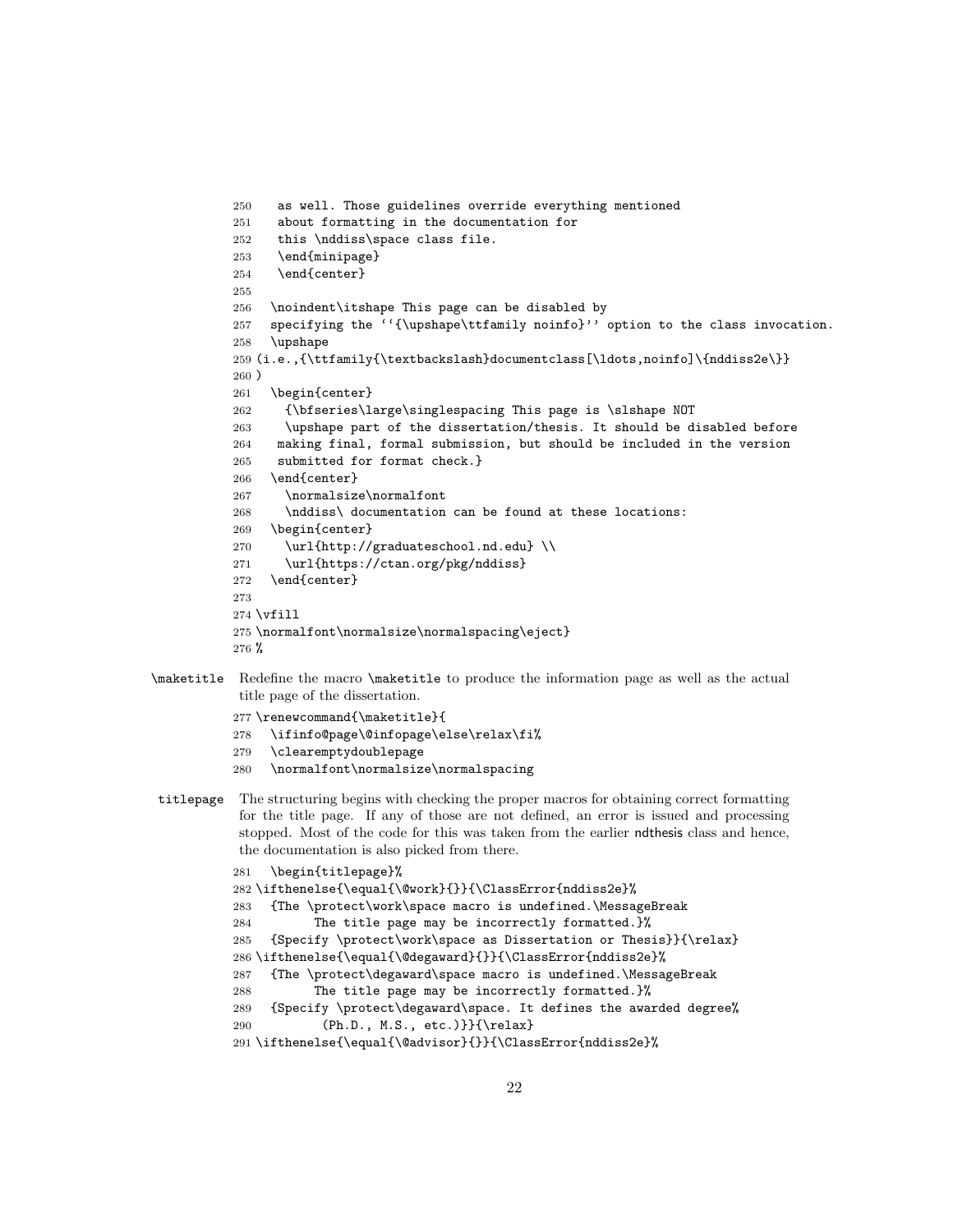```
292 {The \protect\advisor\space macro is undefined.\MessageBreak
293 The title page may be incorrectly formatted.}%
294 {Spepcify \protect\advisor\space It is who signs your walking papers!}}{\relax}
295 \ifthenelse{\equal{\@department}{}}{\ClassError{nddiss2e}%
296 {The \protect\department\space macro is undefined.\MessageBreak
297 The title page may be incorrectly formatted.}%
298 {Specify which \protect\department\space is awarding your degree?}}{\relax}
299 \ifadvisors@two
300 \ifthenelse{\equal{\@secondadvisor}{}}{\ClassError{nddiss2e}%
301 {The \protect\secondadvisor\space macro is undefined.\MessageBreak
302 The title page may be incorrectly formatted.}%
303 {Use \protect\secondadvisor\space for your second advisor}}{\relax}
304 \fi
305 %
```
Now set up some skip registers to hold the inter-data spacing. The initial values will create a two-inch top margin for the title page, provided the title is only one line long. \skip1 is the primary internal spacing command; \skip2 is the spacing between the student's name and the line for the first adviser to sign if there are two advisers and \skip3 is the spacing between the student's name and the line for the adviser to sign if there is only one adviser; \skip4 controls the top margin. We'll account for titles longer than one line in a bit . . .

```
306 \skip1=2.1\double@skip
307 \skip2=1.7\double@skip
308 \skip3=2.7\double@skip
309 \skip4=36pt
310 %
```
If the author has two advisors, we need to do a little tweaking to the internal spacing.

```
311 \ifadvisors@two
312 \skip1=1.6\double@skip
```
\else\relax

\fi

The 2012 formatting guidelines require the title to be 2" from the top of page. If it's more than one line long, we need to adjust the internal spacing:

```
315 \setbox0=\vbox{\MakeTextUppercase{\@title}}
316 \ifdim \ht0 > 3\double@skip
317 \advance \skip1 -.75\double@skip
318 \else
319 \ifdim \ht0 > 2\double@skip
320 \advance\skip1 -.5\double@skip
321 \else
322 \ifdim \ht0 > \double@skip
323 \advance\skip1 -.25\double@skip
324 \fi
325 \fi
326 \fi
```
Our default assumes a one-line degree field such as

Doctor of Philosophy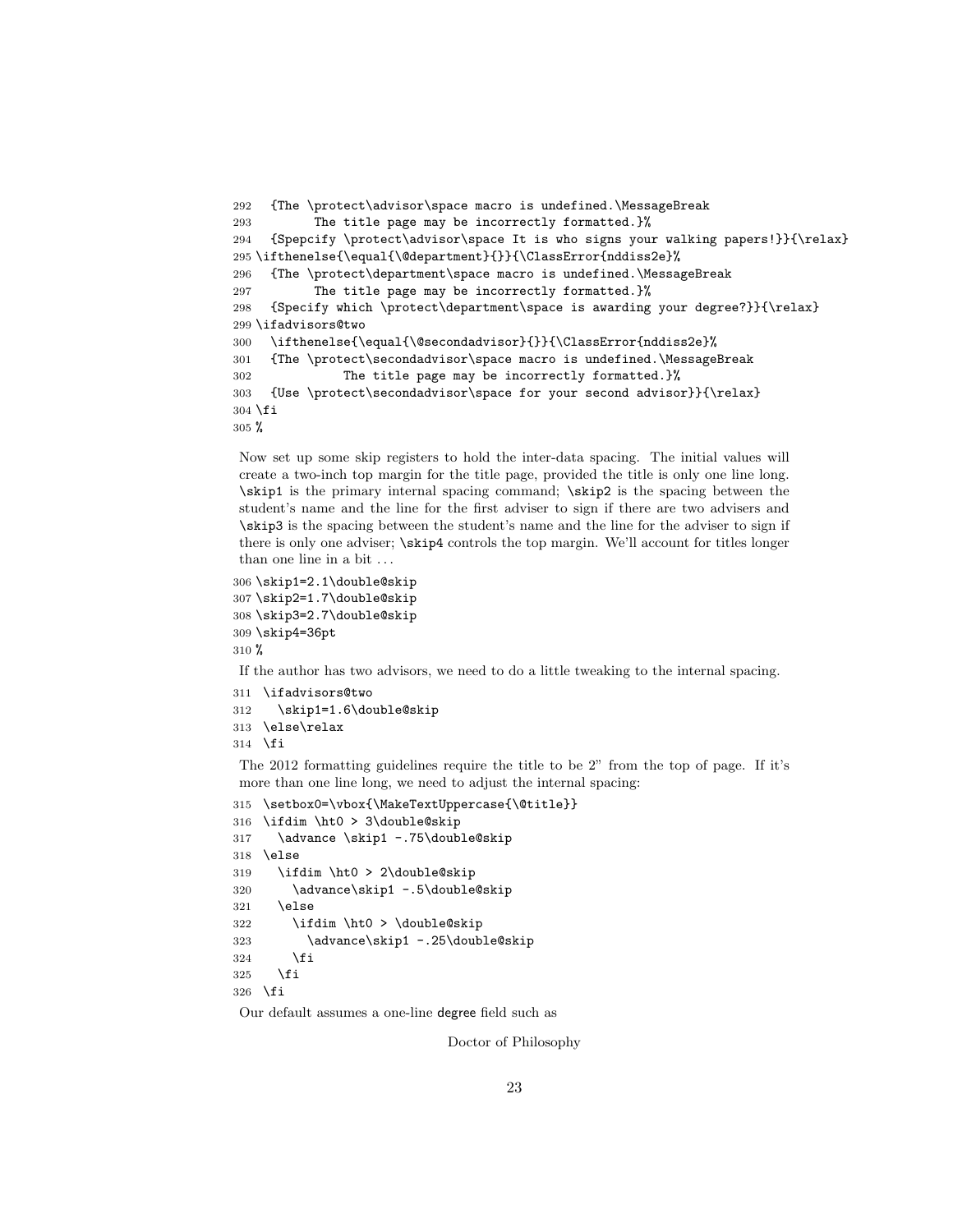but we check to see if it is two or three lines long. If so, we need to remove those extra lines from the internal spacing.

```
327 \setbox1=\vbox{\@degaward}
328 \ifdim \ht1 > 2\double@skip
329 \advance\skip1 -.5\double@skip
330 \else
331 \ifdim \ht1 > \double@skip
332 \advance \skip1 -.25\double@skip
333 \else
334 \relax
335 \fi
336 \fi
```
If we have two advisers, a three or four line title, and a three line degree field or two advisers, a four line title, and a two line degree field, then we need to remove some spacing between the name and the first adviser and from the top margin, and give that space to the internal spacing.

```
337 \ifadvisors@two
338 \ifdim \ht0 > 3\double@skip
339 \ifdim \ht1 > \double@skip
340 \advance \skip4 -.675\double@skip
341 \advance \skip2 -.4\double@skip
342 \advance \skip1 .25\double@skip
343 \else \relax
344 \fi
345 \else
346 \ifdim \ht0 > 2\double@skip
347 \ifdim \ht1 > 2\double@skip
348 \advance \skip2 -.4\double@skip
349 \advance \skip1 .1\double@skip
350 \else \relax
351 \fi
352 \else \relax
353 \fi
354 \fi
355 \else \relax
356 \fi
```
Finally we start putting the text in place . . . centered, of course.

```
357 \null\vspace*{\skip4}
358 \begin{center}%
359 \MakeTextUppercase{\@title} \par%
360 \vskip\skip1%
361 %
```
Now skip the required vertical space, declare that this is for the University of Notre Dame, and list what degree has been earned.

```
362 A \@work \par%
363 \vskip\skip1%
364 Submitted to the Graduate School \\
365 of the University of Notre Dame \\
```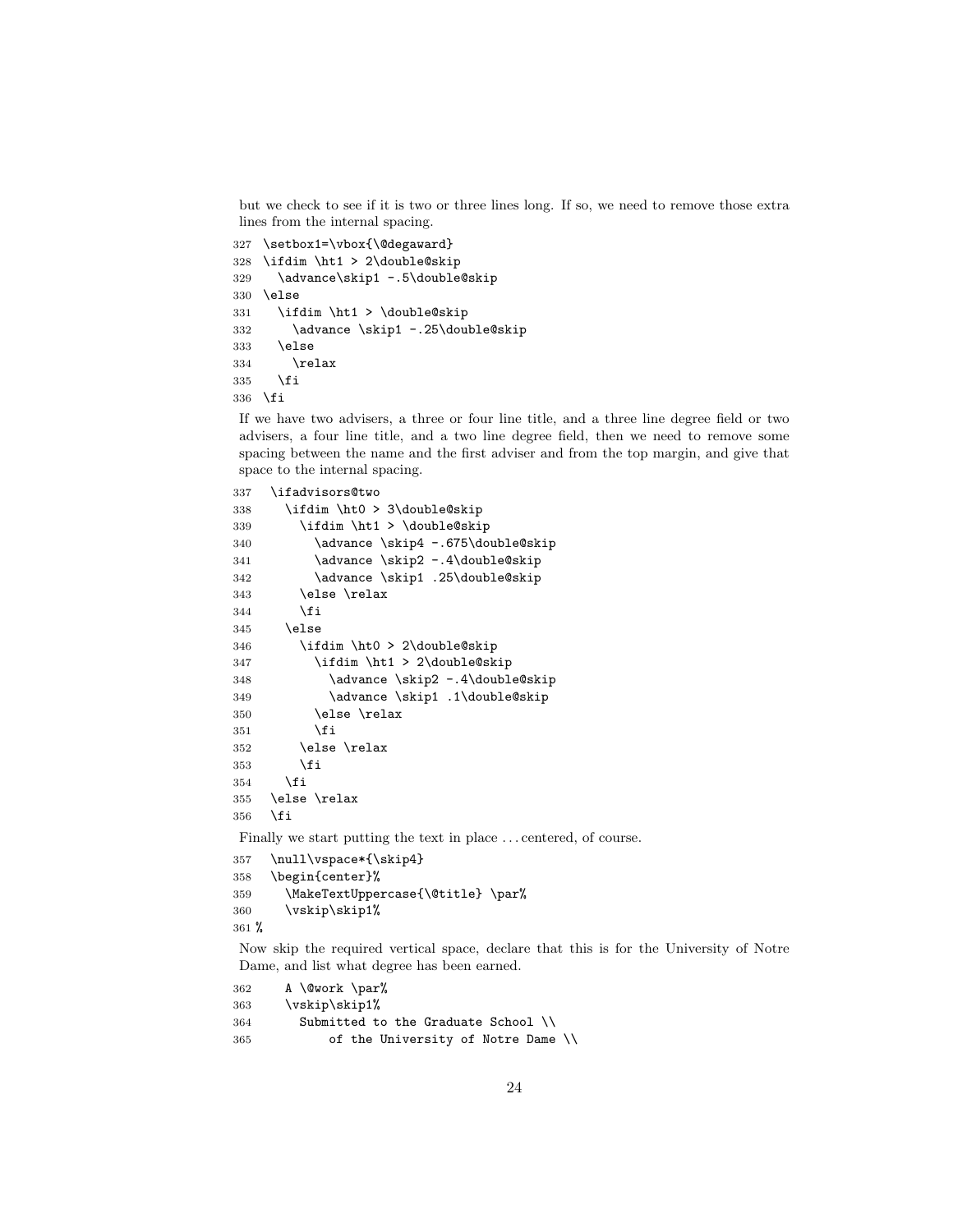```
366 in Partial Fulfillment of the Requirements \\
367 for the Degree of \par
368 \vskip\skip1%
369 \@degaward%
370 \vskip\skip1%
371 by \sqrt{\%}372 %
```
Now format the author's name.

\@author

%

Now skip the proper space and place the signature line for the advisor with his/her name typeset below it. This is accomplished by essentially centering a box that is twice as long as the required length of the signature line and placing the line in only the right-hand side.

```
375 \ifadvisors@two
376 \vskip\skip2
377 \hspace*{2.75in}\underline{\hspace{2.75in}}\\%
378 \hspace*{2.75in}\@advisor, Co-Director\\
379 \else
380 \vskip\skip3
381 \hspace*{2.75in}\underline{\hspace{2.75in}}\\%
382 \hspace*{2.75in}\@advisor, Director\\
383 \fi%
384 %
```
If there is a second advisor, place that line here now.

```
385 \ifadvisors@two %
386 \vskip\double@skip%
387 \hspace*{2.75in}\underline{\hspace{2.75in}}\\%
388 \hspace*{2.75in}\@secondadvisor, Co-Director\\
389 \fi
390 %
```
We end with the department and date; the internal spacing is chosen so that these are at the page bottom.

```
391 \vskip\skip1%
```

```
392 Graduate Program in \@department \\%
```

```
393 Notre Dame, Indiana \\
```

```
394 \@degdate
```

```
395 \end{center}
```

```
396 \end{titlepage}%
```

```
397 }
```

```
398 %
```
copyrightpage The environment copyrightpage defines the defaults for proper formatting the copyright page (if opted).

\newenvironment{copyrightpage}{%

```
400 \clearemptydoublepage
```
\typeout{Copyright page}

```
402 \pagestyle{empty}
```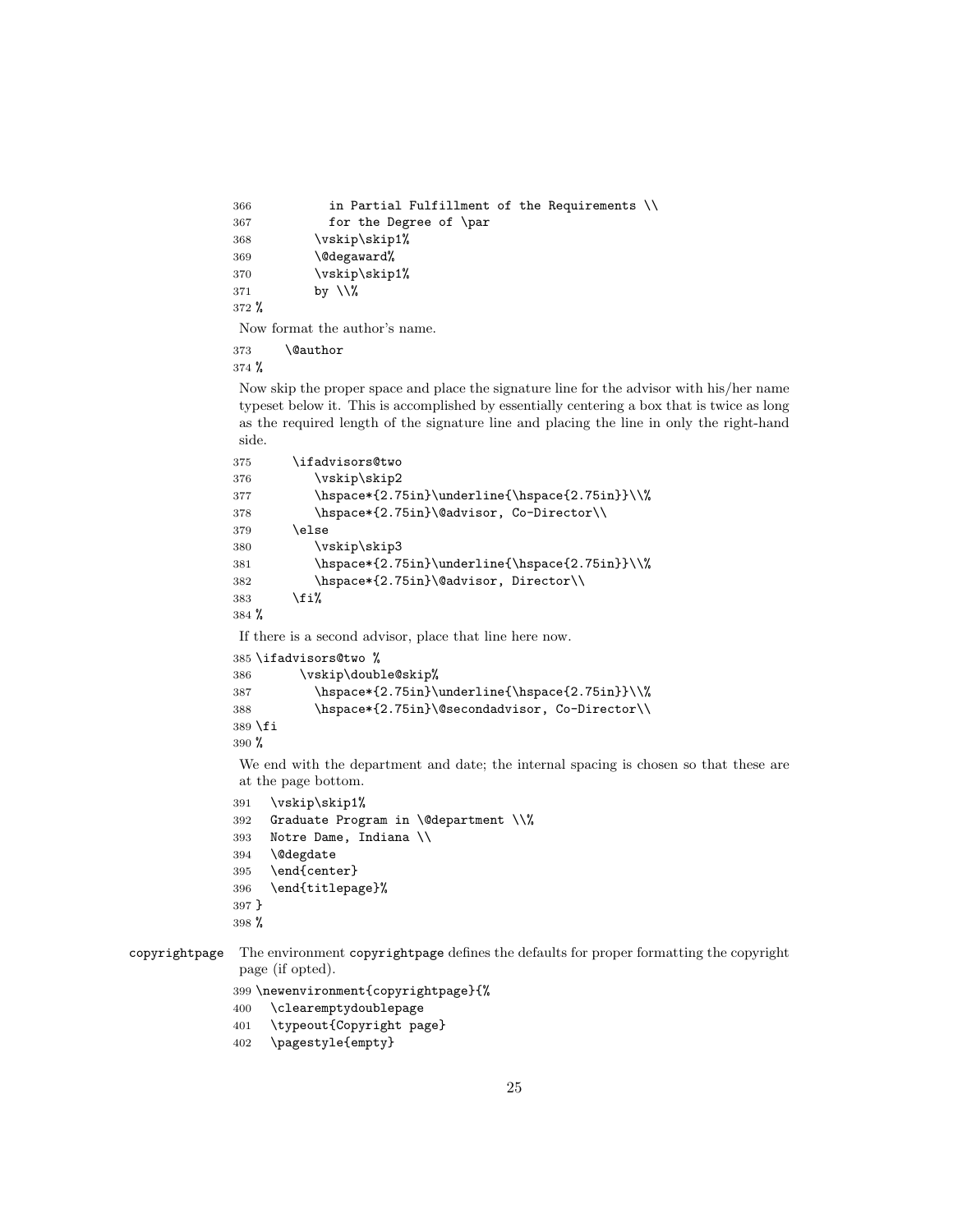```
403 \null\vfil
                  404 \begin{center}\normalspacing}%
                  405 { \end{center}\vfil\null \clearpage }
                  406 %
 \copyrightholder
Define a few macros for defining the copyright holder and the year desired. By default,
  \copyrightyear
                   they are taken as the current year and the author of the dissertation.
                  407 \newcommand{\@copyrightyear}{\the\year}
                  408 \newcommand{\@copyrightholder}{\@author}
                  409 \newcommand{\@copyrightlicense}{All Rights Reserved}
                  410 \newcommand{\copyrightyear}[1]{\renewcommand{\@copyrightyear}{#1}}
                  411 \newcommand{\copyrightholder}[1]{\renewcommand{\@copyrightholder}{#1}}
                  412 \newcommand{\copyrightlicense}[1]{\renewcommand{\@copyrightlicense}{#1}}
                  413 %
   \makecopyright Finally, the \makecopyright macro creates the copyright page as per defined in the
                   copyrightpage environment.
                  414 \newcommand{\makecopyright}{%
                  415 \ifdiss@final
                  416 \begin{copyrightpage}
                  417 \normalfont\normalsize
                  418 \copyright\space Copyright by \\
                  419 \@copyrightholder \\
                  420 \@copyrightyear\\
                  421 \@copyrightlicense \\[10mm]
                  422 \end{copyrightpage}
                  423 \fi
                  424 }%
                  425 %\makepublicdomain Or, if chosen, \makepublicdomain macro creates a copyright page (using earlier
                   copyrightpage environment) that puts the document in public domain.
                  426 \newcommand{\makepublicdomain}{%
                  427 \ifdiss@final
                  428 \begin{copyrightpage}
                  429 This document is in the public domain.
                  430 \end{copyrightpage}
                  431 \fi
                  432 }%
                  433 %
                   Define some new name macros and redefine other name macros as below. These are
                   the names of the respective sections in your dissertation document. If there's a need to
                   change any name, you must use a similar command in the preamble of your document.
                  434 \providecommand{\abstractname}{Abstract}
                  435 \providecommand{\dedicationname}{\mbox{}}
                  436 \providecommand{\prefacename}{Preface}
```

```
437 \providecommand{\acknowledgename}{Acknowledgments}
```

```
438 \providecommand{\symbolsname}{Symbols}
```

```
439 \renewcommand{\tablename}{Table}
```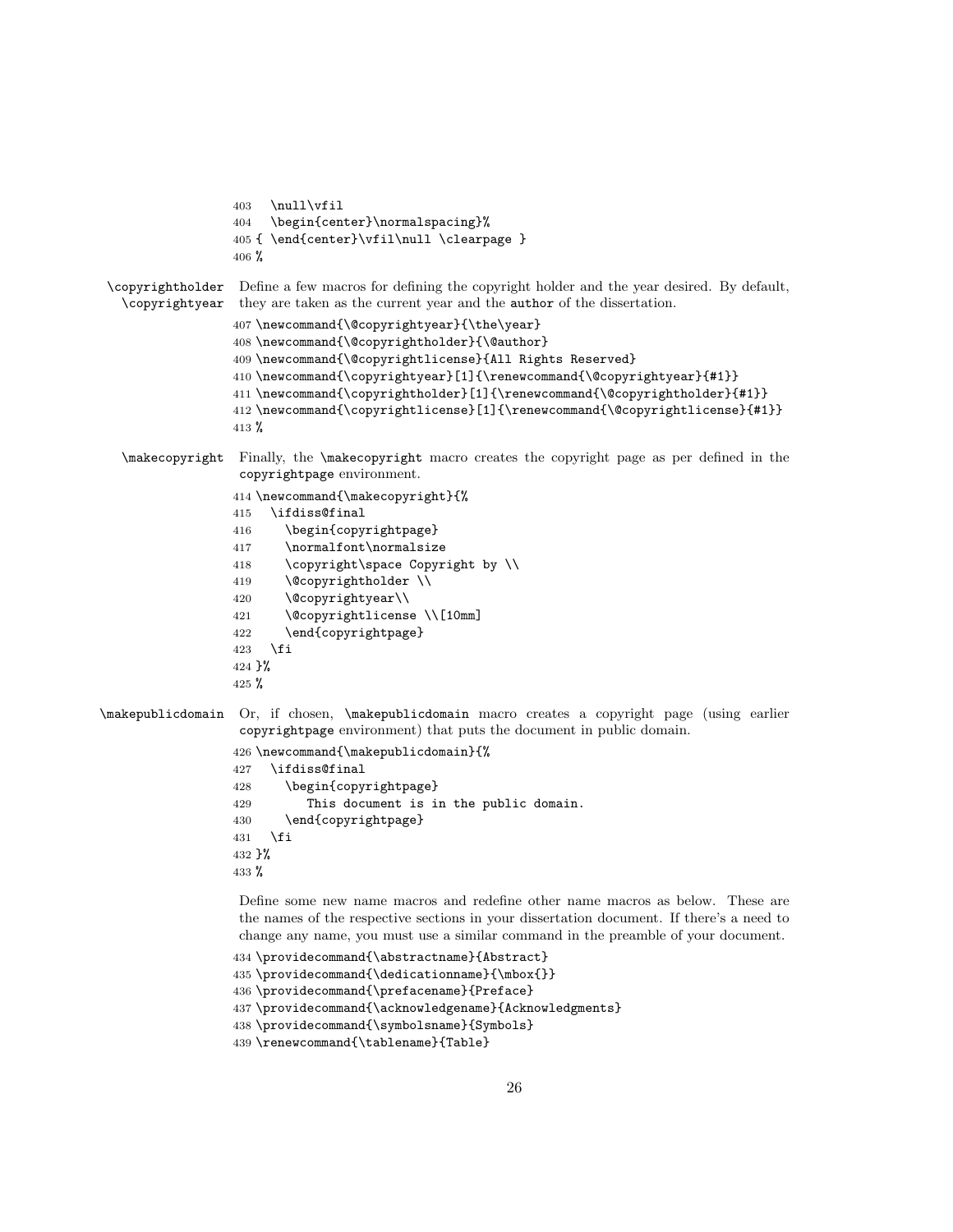```
440 \renewcommand{\figurename}{Figure}
441 \renewcommand{\partname}{Part}
442 \renewcommand{\chaptername}{Chapter}
443 \renewcommand{\appendixname}{Appendix}
444 \renewcommand{\contentsname}{Contents}
445 \renewcommand{\listfigurename}{Figures}
446 \renewcommand{\listtablename}{Tables}
447 \renewcommand{\bibname}{Bibliography}
448 \renewcommand{\indexname}{Index}
449 %
```

```
abstract This environment is adapted from the report class since the book class does not have one.
           Additionally, we add a \pdfbookmark for the abstract in the pdf document.
```

```
450 \newenvironment{abstract}{%
```

```
451 \ifboolexpr{bool{pdf} or bool{xetex} or bool{luatex}}{%
```

```
452 \pdfbookmark[0]{\abstractname}{abstract}%abstract.0
```
- }{}
- \typeout{Abstract page(s)}
- \renewcommand{\@oddfoot}{\@empty}
- \renewcommand{\@evenfoot}{\@empty}

If the abstract extends to a second page, place the author's name in top right corner of that page. Make sure it's upright, as required by the University and that this appears at  $0.75^{\prime\prime}$  from the top.

```
457 \let\@evenhead\@oddhead
```

```
458 \renewcommand{\@oddhead}{\hfil{\upshape\@author}}
```

```
459 \titlepage
```

```
460 \null
```

```
461 \begin{center}
```

```
462 \vspace*{36pt}
```

```
463 {\normalsize\mdseries \normalspacing
```

```
464 \MakeTextUppercase{\@title} \\[3.5ex]
```

```
465 \normalsize\abstractname \\ by \\ \@author\space}%
```

```
466 \@endparpenalty \@M
```

```
467 \end{center}\par}%
```

```
468 {\par\vfil\null\endtitlepage}
```

```
469 %
```

```
dedication The dedication environment is similar to the abstract environment. This page is numbered
             2 and the subsequent pages are numbered accordingly. A pdfbookmark is not created
             because of a reported issue that Adobe products have with pdfbookmarks containing an
             \mbox.
```

```
470 \newenvironment{dedication}{%
```

```
471 \global\diss@dedicationtrue
```

```
472 \typeout{Dedication page}
```
- \chapter\*{\dedicationname}%
- \thispagestyle{plain}
- \setcounter{page}{2}
- \null\centering}

```
477 {\par\null\clearpage}%
```

```
478 %
```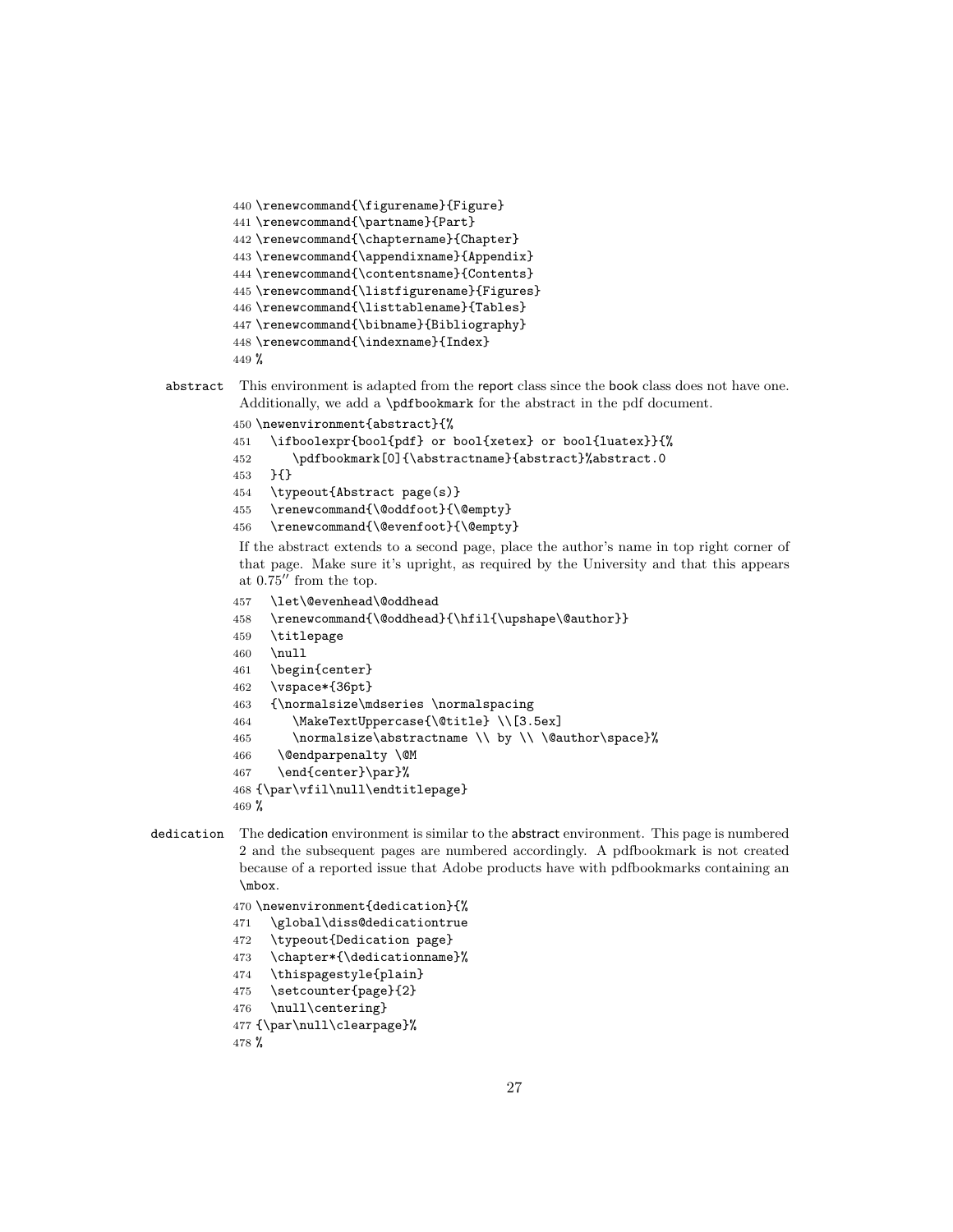\tableofcontents The \tableofcontents macro is redefined to begin at page 2 if the dedication environment does not exist. It is single-spaced. \renewcommand\tableofcontents{% \ifdiss@dedication\relax\else\setcounter{page}{2}\fi \chapter\*{\contentsname}% \ifboolexpr{bool{pdf} or bool{xetex} or bool{luatex}}{% \pdfbookmark[0]{\contentsname}{contents}%contents.0 }{} \singlespacing \@starttoc{toc}% \normalspacing } % \listoffigures \listoftables These macros are modified to add the \listfigurename and \listoftables to the Table of Contents. Both of these are also single spaced. The inter-entry spacing is changed by adding a \vskip after each entry. This is done in the figure and table environments later. \renewcommand\listoffigures{% \chapter\*{\listfigurename}% \addcontentsline{toc}{chapter}{\listfigurename}% \typeout{List of figures - \listfigurename} \singlespacing \@starttoc{lof}% \normalspacing } % \renewcommand\listoftables{% \chapter\*{\listtablename}% \addcontentsline{toc}{chapter}{\listtablename}% \typeout{List of tables - \listtablename} \singlespacing \@starttoc{lot}% \normalspacing } % preface acknowledgement These environments are similar to the dedication environment. They are defined as \chapter\*{} so they are not numbered and not added to Table of Contents and so, add that manually by using \addcontentsline. \newenvironment{preface}{% \typeout{Preface page} \chapter\*{\prefacename}

511 \addcontentsline{toc}{chapter}{\prefacename}%

}%

{\par\null\clearpage}%

%

\newenvironment{acknowledge}{%

- \typeout{Acknowledgment page}
- \chapter\*{\acknowledgename}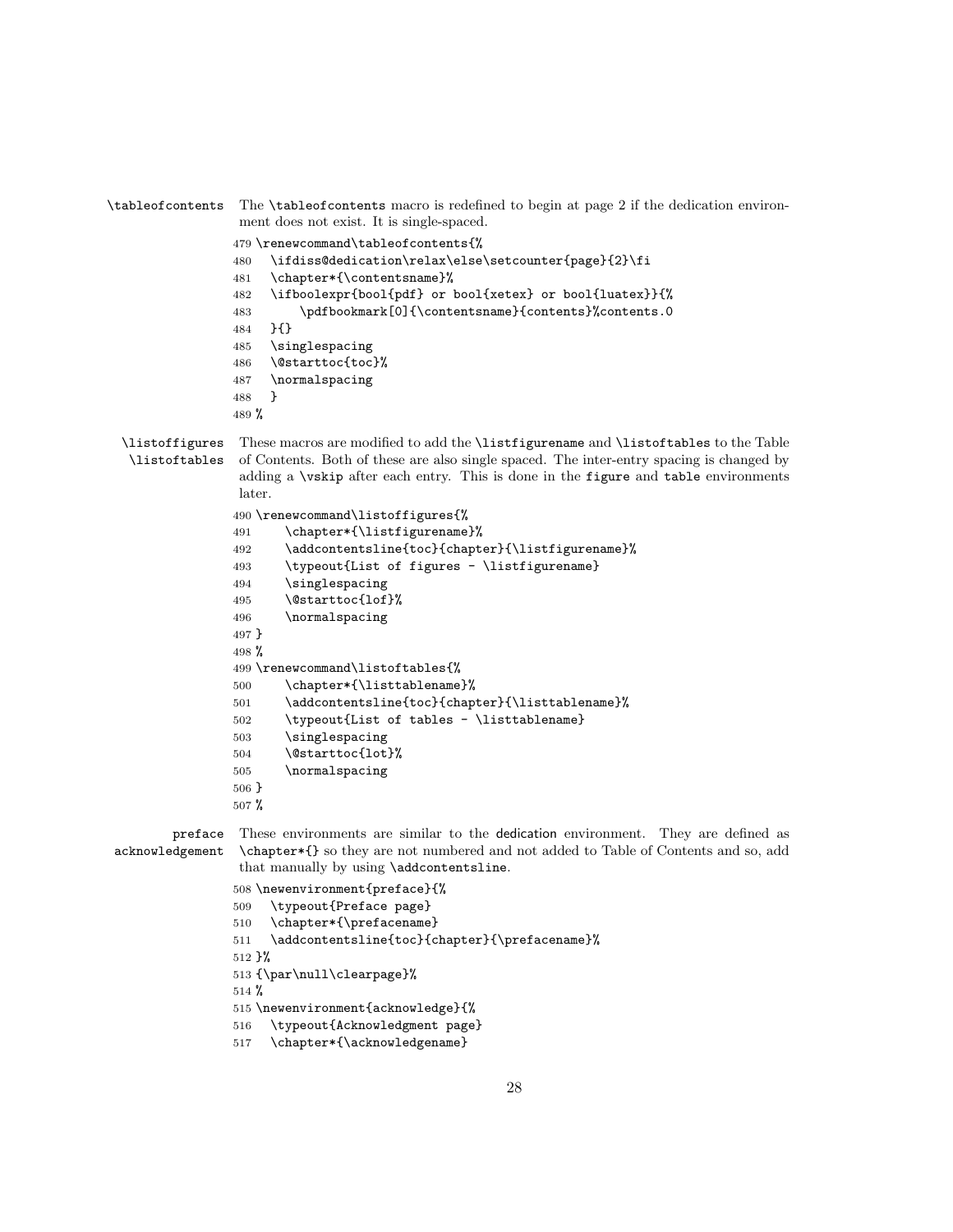```
518 \addcontentsline{toc}{chapter}{\acknowledgename}%
519 }%
520 {\par\null\clearpage}%
521 %
```
#### \unnumchapter Allows the user to create unnumbered chapters that appear in the TOC.

```
522 \newcommand\unnumchapter[1]{%
523 \chapter*{#1}%
524 \addcontentsline{toc}{chapter}{#1}}
```
- symbols Define symbols environment which lays out it as a \chapter\* and adds \symbolsname \sym to the TOC. The environment is actually a horizontally centered longtable environment.
	- To aid entry of a *symbol* and its definition,  $\sum_{s=1}^{\infty}$  and is also defined.

```
525\newcommand{\sym}[2]{\ensuremath{#1} & #2 \\}
526 \newenvironment{symbols}[1][rl]{%
527 \typeout{Symbols page}
528 \chapter*{\symbolsname}%
529 \addcontentsline{toc}{chapter}{\symbolsname}%
530 \begin{center}\begin{longtable}{#1}}%
531 {\end{longtable}\end{center}\par\null}
532 %
```
Modify chapter definition in **\@chapter** to put the word "Chapter" (**\@chapapp**) in the Table of Contents. That is, now the TOC will contain "Chapter 1: First chapter" rather than "1. First chapter." The rest of the format code is essentially the same as that in the book class.

```
533 \def\@chapter[#1]#2{
534 \ifnum \c@secnumdepth >\m@ne
535 \if@mainmatter
536 \refstepcounter{chapter}%
537 \typeout{\MakeTextUppercase{\@chapapp\space\thechapter.}}%
538 \addcontentsline{toc}{chapter}%
539 {{\@chapapp\ \thechapter: #1}}%
540 \else
541 \addcontentsline{toc}{chapter}{#1}%
542 \fi
543 \else
544 \addcontentsline{toc}{chapter}{#1}%
545 \fi
546 \chaptermark{#1}%
547 \addtocontents{lof}{\protect\addvspace{10\p@}}%
548 \addtocontents{lot}{\protect\addvspace{10\p@}}%
549 \@makechapterhead{\MakeTextUppercase{#2}}%
550 \@afterheading }%
551 %
```
Modify part definition in  $\@part$  and  $\@part$  to keep the font size for part headings \normalsize and \mdseries. It is otherwise the same as in the book class.

\def\@part[#1]#2{%

```
553 \ifnum \c@secnumdepth >-2\relax
```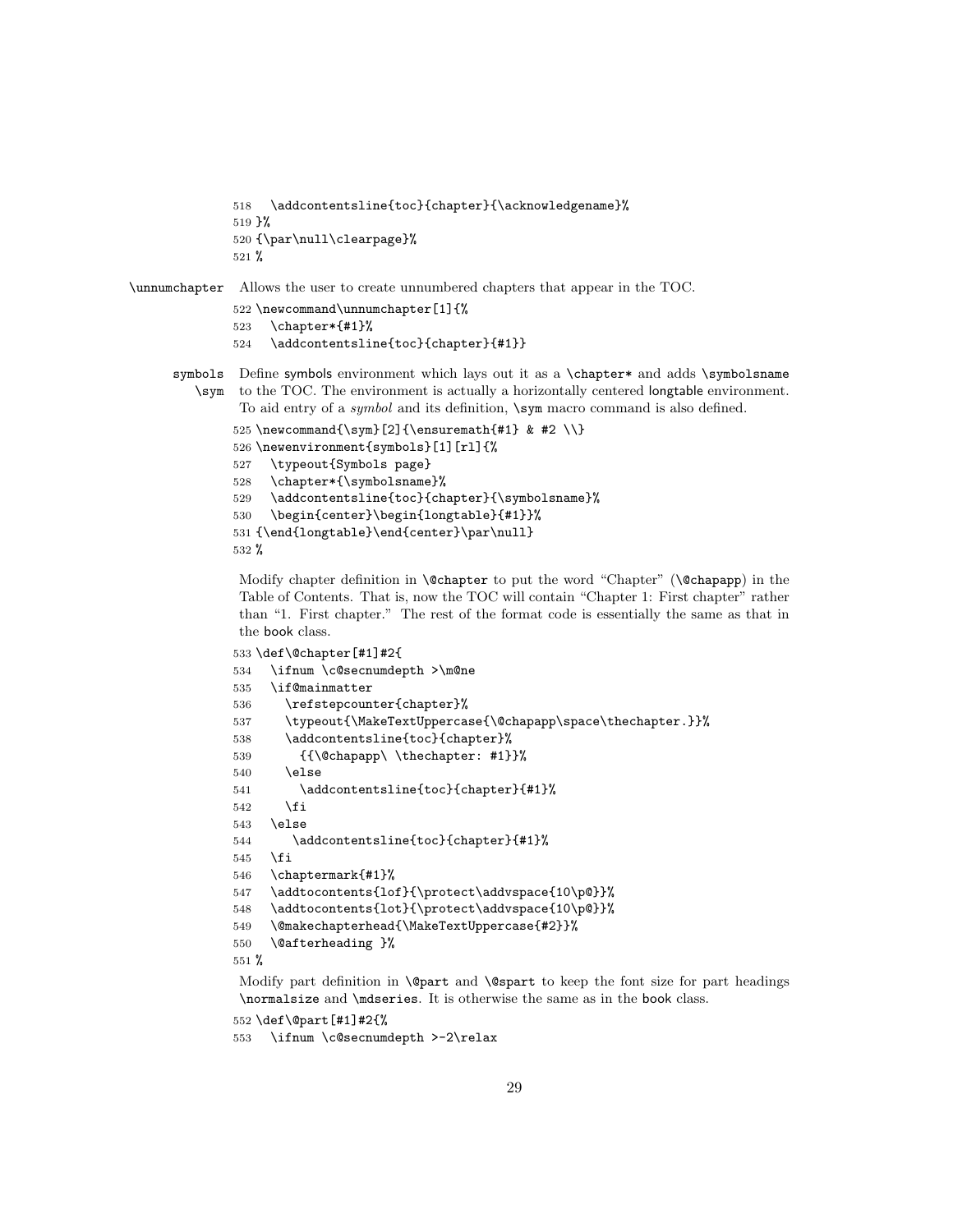```
554 \refstepcounter{part}%
555 \addcontentsline{toc}{part}{\thepart\hspace{1em}#1}%
556 \else
557 \addcontentsline{toc}{part}{#1}%
558 \fi
559 \markboth{}{}%
560 {\centering
561 \interlinepenalty \@M
562 \normalfont
563 \ifnum \c@secnumdepth >-2\relax
564 \normalsize\mdseries \partname\nobreakspace\thepart
565 \par
566 \vskip 20\p@
567 \fi
568 \normalsize\mdseries \MakeTextUppercase{#2}\par}%
569 \@endpart}
570 \def\@spart#1{%
571 {\centering
572 \interlinepenalty \@M
573 \normalfont
574 \normalsize\mdseries #1\par}%
575 \@endpart}
576 %
```
Now format section headings to conform to the official guidelines.

\@makechapterhead First, modify the chapter heading label to be normalsize'd and centered. Instead of the bold-faced heading label, also make it \mdseries. If we are in the \mainmatter, we add "CHAPTER" and chapter number before actually putting the chapter name otherwise only the "chapter name" is put. Note that chapter/section headings must all be double-spaced.

|         | 577 \renewcommand{\@makechapterhead}[1]{%               |
|---------|---------------------------------------------------------|
| 578     | \vspace*{30pt}%                                         |
| 579     | $\partial \zeta$ \raggedright                           |
| 580     | \ifnum \c@secnumdepth >\m@ne                            |
| 581     | \normalfont\normalsize%                                 |
| 582     | \if@mainmatter                                          |
| 583     | \ifcentered@chaptitle\center\else\relax\fi%             |
| 584     | \MakeTextUppercase{\@chapapp{} \thechapter}\par\nobreak |
| 585     | \fi                                                     |
| 586     | \fi                                                     |
| 587     | \interlinepenalty\@M                                    |
| 588     | \ifcentered@chaptitle\center\else\relax\fi%             |
| 589     | \mdseries{#1}\par\nobreak                               |
| 590     | \vskip 30\p@                                            |
| 591     | ንን                                                      |
| $592\%$ |                                                         |

\@makeschapterhead Make the TOC, LOF, LOT and other \chapter\* headings in normal size, and \mdseries by modifying the macro \@makeschapterhead. Although these heading labels usually fit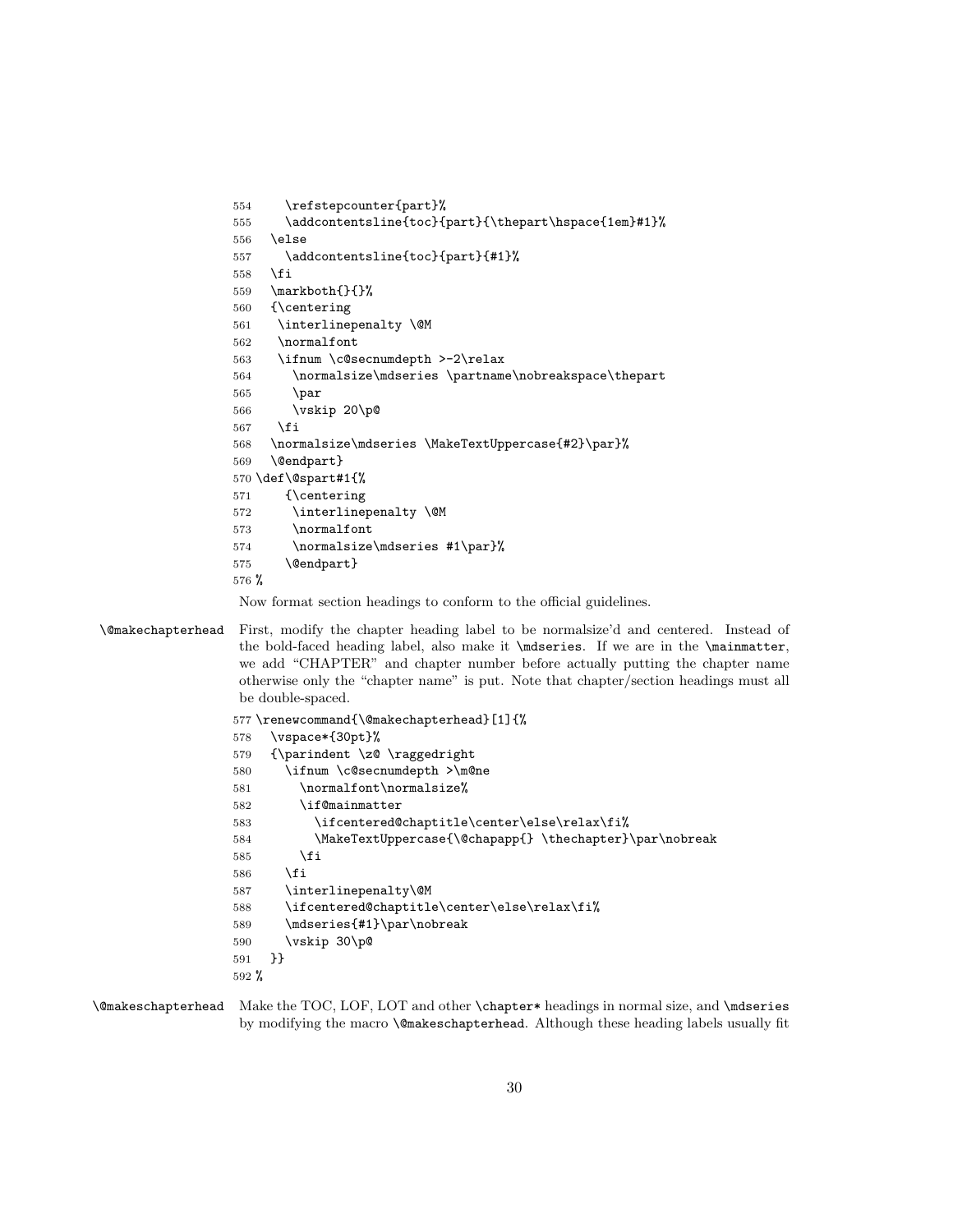in a single-line, we copy the formatting for the chapter heading label (single-spacing) and make the spacing double again for the text.

\renewcommand{\@makeschapterhead}[1]{%

```
594 \vspace*{30pt}%
595 {\parindent \z@ \raggedright
596 \normalfont\normalsize%
597 \interlinepenalty\@M
598 \ifcentered@chaptitle\center\else\relax\fi
599 \mdseries{\MakeTextUppercase{#1}}\par\nobreak
600 \vskip 30\p@
601 }}
602 %
```
Now, set the section labels to \mdseries rather than bold-faced. We also make sure that these are set in normal spacing, font and size. This is done for each of \section, \subsection, \subsubsection, \subsubsubsection, \paragraph and \subparagraph.

```
603 \renewcommand\section{\suppressfloats[t]%
604 \@startsection {section}{1}{\z@}%
605 {-4.2ex \@plus -1ex \@minus -.2ex}%
606 {1.8ex \@plus.2ex}%
607 {\normalfont\normalsize\mdseries} }
608 \renewcommand\subsection{\suppressfloats[t]%
609 \@startsection{subsection}{2}{\z@}%
610 {-3.9ex\@plus -1ex \@minus -.2ex}%
611 {1.2ex \@plus .2ex}%
612 {\normalfont\normalsize\mdseries} }
613 \renewcommand\subsubsection{\suppressfloats[t]%
614 \@startsection{subsubsection}{3}{\z@}%
615 {-3.9ex\@plus -1ex \@minus -.2ex}%
616 {1.2ex \@plus .2ex}%
617 {\normalfont\normalsize\mdseries} }
618 \renewcommand\paragraph{%
619 \@startsection{paragraph}{4}{\z@}%
620 {3.9ex \@plus1ex \@minus.2ex}%
621 {-1em}%
622 {\normalfont\normalsize\mdseries} }
623 \renewcommand\subparagraph{%
624 \@startsection{subparagraph}{5}{\parindent}%
625 {3.9ex \@plus1ex \@minus .2ex}%
626 \{-1 \text{em}\}%
627 {\normalfont\normalsize\mdseries} }
628 %
```
\l@part Modify the macro \l@part that formats part titles in the contents-like files (.toc, .lof and .lot) by adding a \@dottedtocline macro. The indent width is set to 1.5em to line up a continued line with the section number below it. We also leave less space between each part and the last section entry than the default and don't change the font.

```
629 \renewcommand*\l@part[2]{%
630 \ifnum \c@tocdepth >-2\relax
631 \addpenalty{-\@highpenalty}%
```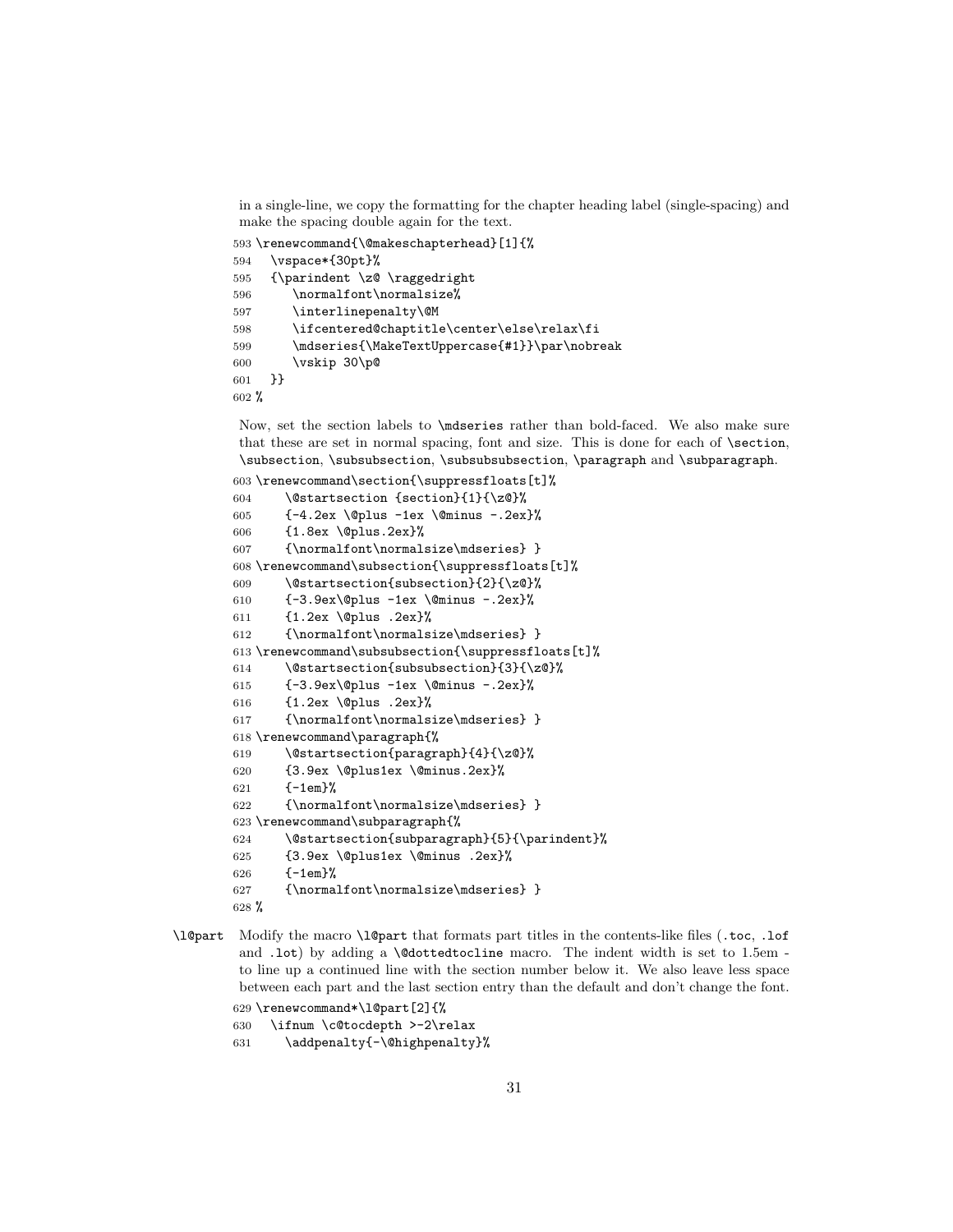```
632 \setlength\@tempdima{1.5em}%
633 \begingroup
634 {\leavevmode
635 \@dottedtocline{1}{0pt}{\@tempdima}{#1}{#2}
636 }\par
637 \nobreak
638 \global\@nobreaktrue
639 \everypar{\global\@nobreakfalse\everypar{}}%
640 \endgroup
641 \fi}
642 %
```
\l@chapter Modify the macro \l@chapter that formats chapter titles in the contents-like files (.toc, .lof and .lot) by adding a \@dottedtocline macro. The indent width is set to 1.5em - to line up a continued line with the section number below it. We also leave less space between each chapter and the last section entry than the default.

> \renewcommand\*{\l@chapter}[2]{% \addpenalty{-\@highpenalty}% \setlength\@tempdima{1.5em}% \begingroup \leavevmode \@dottedtocline{1}{0pt}{\@tempdima}{#1}{#2} \par \penalty\@highpenalty \endgroup }

%

\thesubsubsection We increase the number of section-depth by 1 and force subsubsection entry in the TOC by increasing the \tocdepth. In addition, the label number of \subsubsection is defined to be similar to that for \subsection i.e. all arabic numerals.

> \addtocounter{secnumdepth}{1} \addtocounter{tocdepth}{1} \renewcommand{\thesubsubsection}{% \thesubsection.\arabic{subsubsection}} %

quote Redefine the quote environment to be single-spaced instead of being same as the rest of the text.

|         | 658 \renewenvironment{quote} |  |  |
|---------|------------------------------|--|--|
| 659     | ${\left\{\right\}}$          |  |  |
| 660     | \singlespacing               |  |  |
| 661     | \item\relax}                 |  |  |
| 662     | {\endlist}                   |  |  |
| $663\%$ |                              |  |  |

itemize Redefine the itemize environment so that each item is single-spaced, but with a line of space between each item.

 \let\realitemize\itemize \let\endrealitemize\enditemize

\renewenvironment{itemize}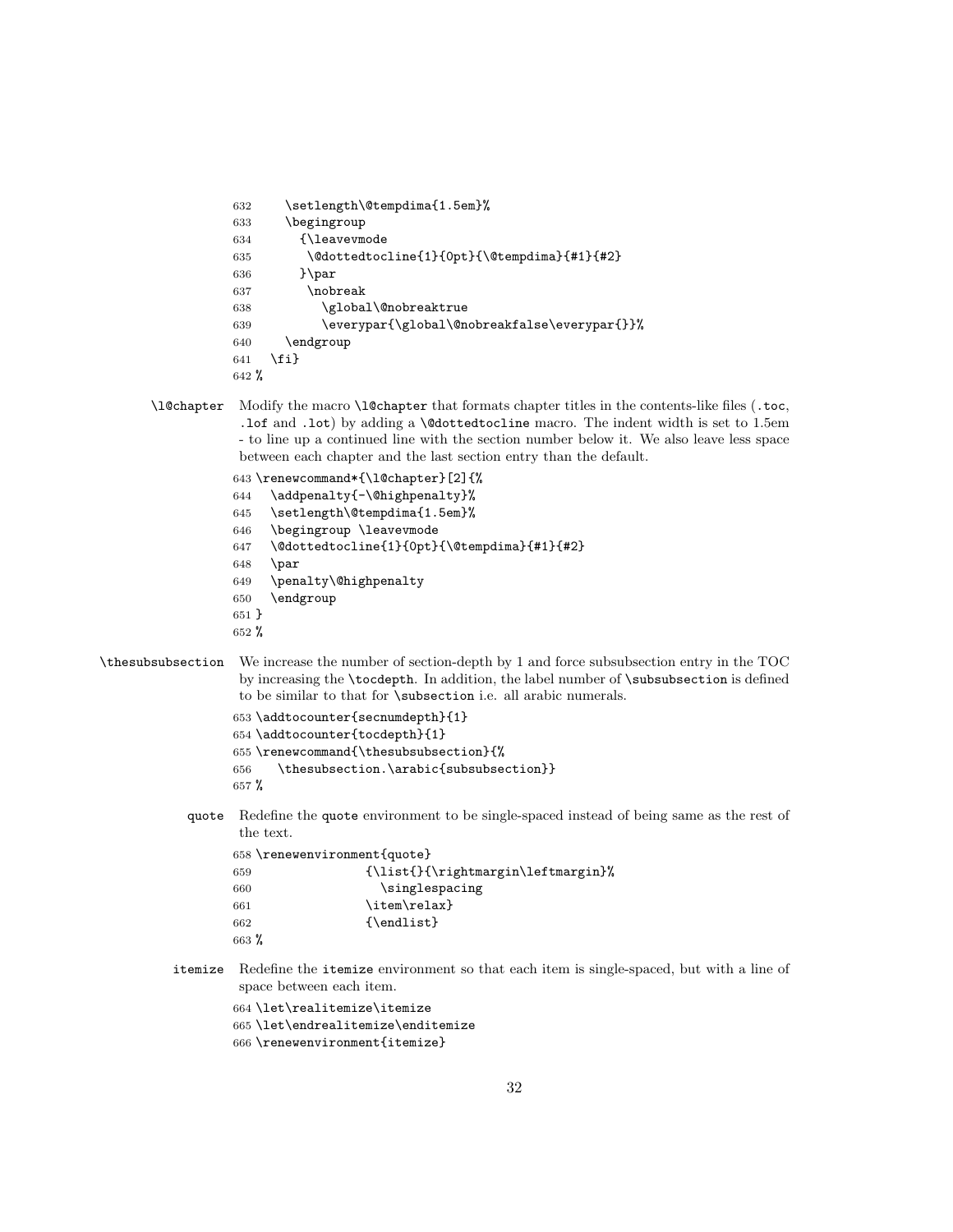| 667 | {\realitemize}    |
|-----|-------------------|
| 668 | \singlespacing}   |
| 669 | {\endrealitemize} |
| 670 | \doublespacing}   |

itemize

enumerate Redefine the enumerate environment so that each item is single-spaced, but with a line of space between each item. Note we need the optional argument in order to be compatible with the enumerate package

```
671 \let\realenumerate\enumerate
672 \let\endrealenumerate\endenumerate
673 \renewenvironment{enumerate}[1][1.]
674 {\realenumerate[#1]
675 \singlespacing}
676 {\endrealenumerate
677 \doublespacing}
```
enumerate

description Redefine the description environment so that each item is single-spaced, but with a line of space between each item.

|     | 678 \let\realdescription\description       |
|-----|--------------------------------------------|
|     | 679 \let\endrealdescription\enddescription |
|     | 680 \renewenvironment{description}         |
| 681 | {\realdescription                          |
| 682 | \singlespacing}                            |
| 683 | {\endrealdescription                       |
| 684 | \doublespacing}                            |
|     |                                            |

description Set some lengths that are used in the table and the figure environments. Note that we set the caption width (\capwidth) to be 90% of the \textwidth.

```
685 \setlength\abovecaptionskip{20\p@}
686 \newlength\capwidth
687 \setlength{\capwidth}{0.90\textwidth}
688 \newlength\abovetableskip
689 \newlength\belowtableskip
690 \newlength\abovefigureskip
691 \newlength\belowfigureskip
692 \setlength\abovetableskip\belowcaptionskip
693 \setlength\belowtableskip\abovecaptionskip
694 \setlength\abovefigureskip\abovecaptionskip
695 \setlength\belowfigureskip\belowcaptionskip
696 %
```
- figure For the figure environment, first some skip lengths are set, then use  $\mathcal{C}$  makefigurecaption to format the captions instead of the default \@makecaption, since the layout is different for figure and the table environment. Further add a \vskip to each entry in .lof file so that the inter-caption spacing seems double-spaced.
	- \renewenvironment{figure}{%
	- \setlength{\abovecaptionskip}{\abovefigureskip}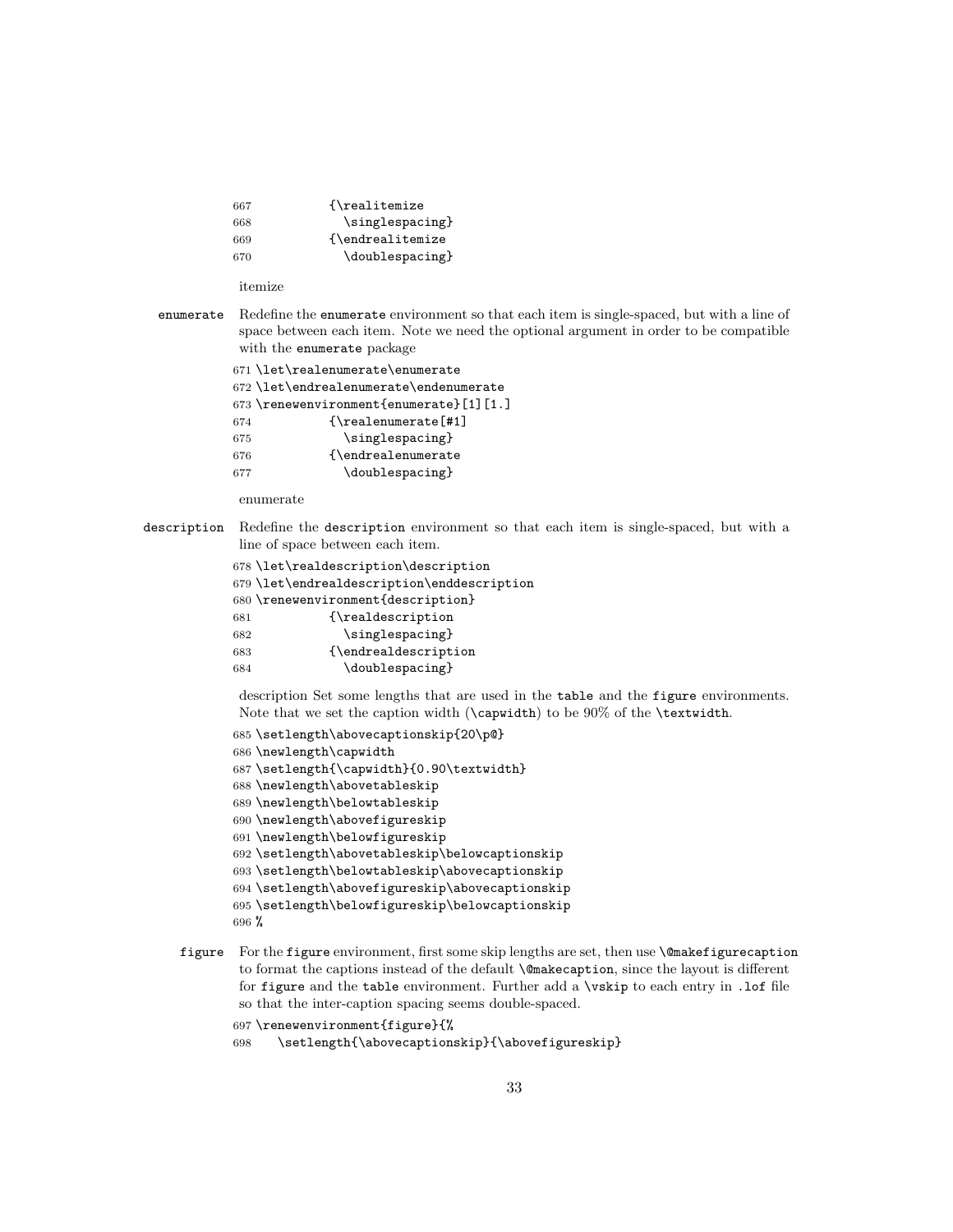```
699 \setlength{\belowcaptionskip}{\belowfigureskip}
700 \let\@makecaption\@makefigurecaption
701 \@float{figure}}%
702 \frac{\text{Y}}{\text{Y}}
```
- 703 \addtocontents{lof}{ {\vskip 0.4em} }%
- \end@float%
- } %

\@makefigurecaption The \@makefigurecaption is defined to format the caption in a parbox with width equal to \capwidth and is formatted in single-spacing. The interline-spacing is then changed to double after the caption.

```
707 \long\def\@makefigurecaption#1#2{%
```
- \vskip\abovecaptionskip
- \begin{center}
- \parbox{\capwidth}{
- \centering\singlespacing
- {#1}. {#2}%\par
- \vskip\belowcaptionskip\normalspacing }%
- \end{center}
- }%
- %
- table After setting the above and below skip lengths, the table environment is set to be single spaced. However, to obtain double-spacing between the entries, redefine the \arraystretch to be equivalent to the \double@baselinestretch. This way, while there are double-spaced entries, the entry itself is single-spaced. Similar to that in \@makefigurecaption, a \vskip is added to each entry in the .lot file.

```
717 \renewenvironment{table}[1][tbp]{%
718 \setlength{\abovecaptionskip}{\abovetableskip}
719 \setlength{\belowcaptionskip}{\belowtableskip}
720 \renewcommand{\arraystretch}{\double@baselinestretch}
721 \let\scaption\caption%
722 \renewcommand*{\caption}[2][]{%
723 \ifthenelse{\equal{##1}{}}{%
724 \def\shortcaption{##2}%
725 }{%
726 \def\shortcaption{##1}%
727 }%
728 \scaption[\shortcaption]{\MakeTextUppercase{##2}}%
729 }%
730 \let\@makecaption\@maketablecaption
731 \@float{table}[#1]%
732 \singlespacing%
733 }%
734 {%
735 \addtocontents{lot}{ {\vskip 0.4em} }%
736 \end@float%
737 }
```

```
738 %
```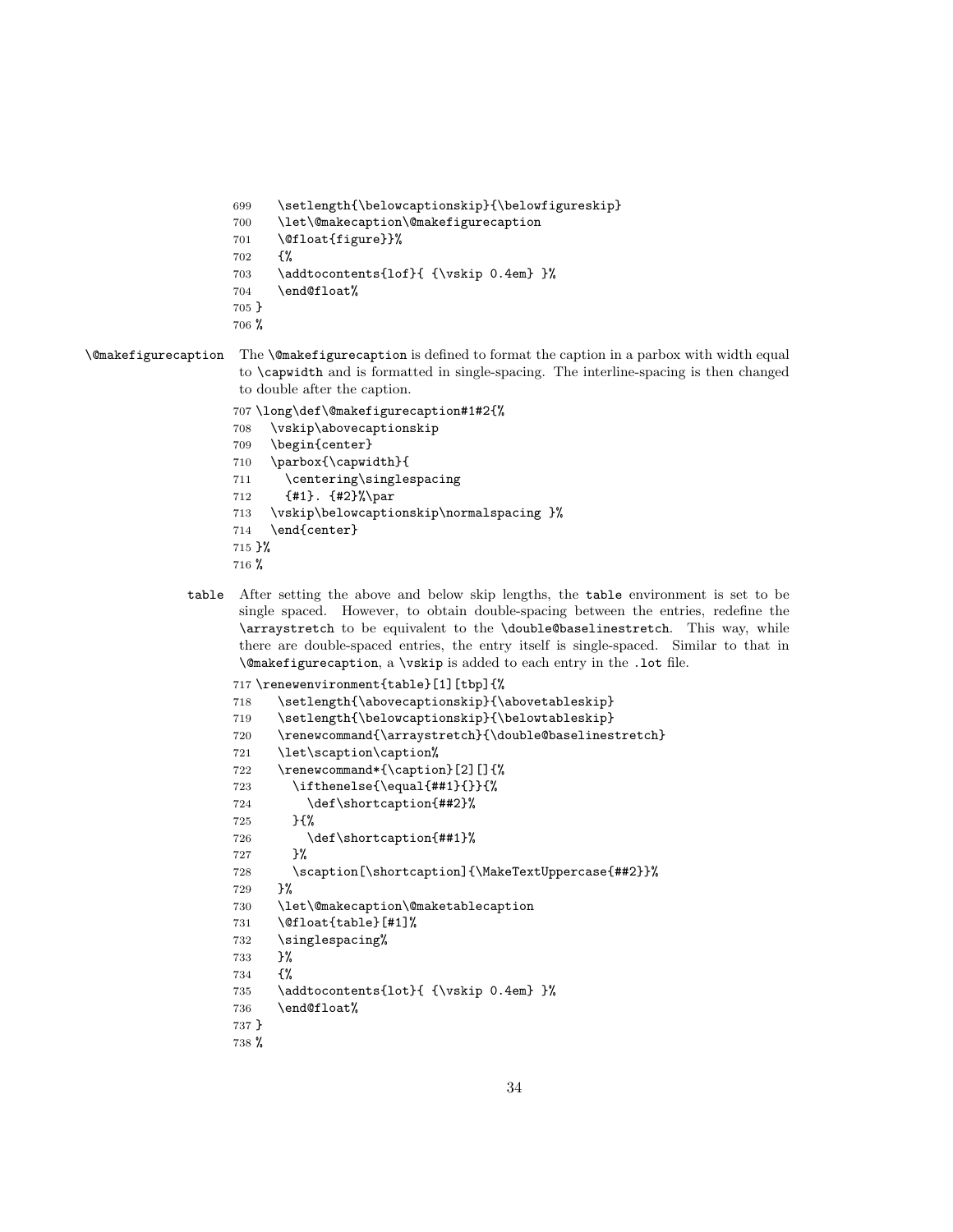```
label and caption in separate lines and with normal-spacing (double-spaced).
             739 \long\def\@maketablecaption#1#2{
             740 \vskip\abovecaptionskip
             741 \begin{center}
             742 \makebox[\linewidth]{
             743 \parbox{\capwidth}{
             744 \centering\normalspacing
             745 \MakeTextUppercase{#1}\\[\single@skip]
             746 {#2}%\par
             747 \vskip\belowcaptionskip }%
             748 }%
             749 \end{center}
             750 }
             751 %
  \longtable Similar to the table environment, the longtable environment is made singly-spaced but
              the \arraystretch is made equal to double the baselinestretch.
             752 \renewcommand\longtable{%
             753 \singlespacing
             754 \renewcommand{\arraystretch}{\double@baselinestretch}
             755 \begingroup
             756 \@ltfirstcaptiontrue
             757 \@ifnextchar[\LT@array{\LT@array[x]}}
             758 %
\endlongtable This bit is taken from longtable.sty. In order to obtain double-spacing in the list of
              tables, a \vskip of 0.4em is added to .lot file.
             759 \renewcommand\endlongtable{%
             760 \crcr
             761 \noalign{%
             762 \let\LT@entry\LT@entry@chop
             763 \xdef\LT@save@row{\LT@save@row}}%
             764 \LT@echunk
             765 \LT@start
             766 \unvbox\z@
             767 \LT@get@widths
             768 \if@filesw
             769 {\let\LT@entry\LT@entry@write\immediate\write\@auxout{%
             770 \gdef\expandafter\noexpand
             771 \csname LT@\romannumeral\c@LT@tables\endcsname
             772 {\LT@save@row}}}%
             773 \fi
             774 \ifx\LT@save@row\LT@@save@row
             775 \else
             776 \LT@warn{Column \@width s have changed\MessageBreak
             777 in table \thetable}%
             778 \LT@final@warn
             779 \fi
             780 \endgraf\penalty -\LT@end@pen
```
\@maketablecaption The \@maketablecaption is defined similarly to \@makefigurecaption to have the table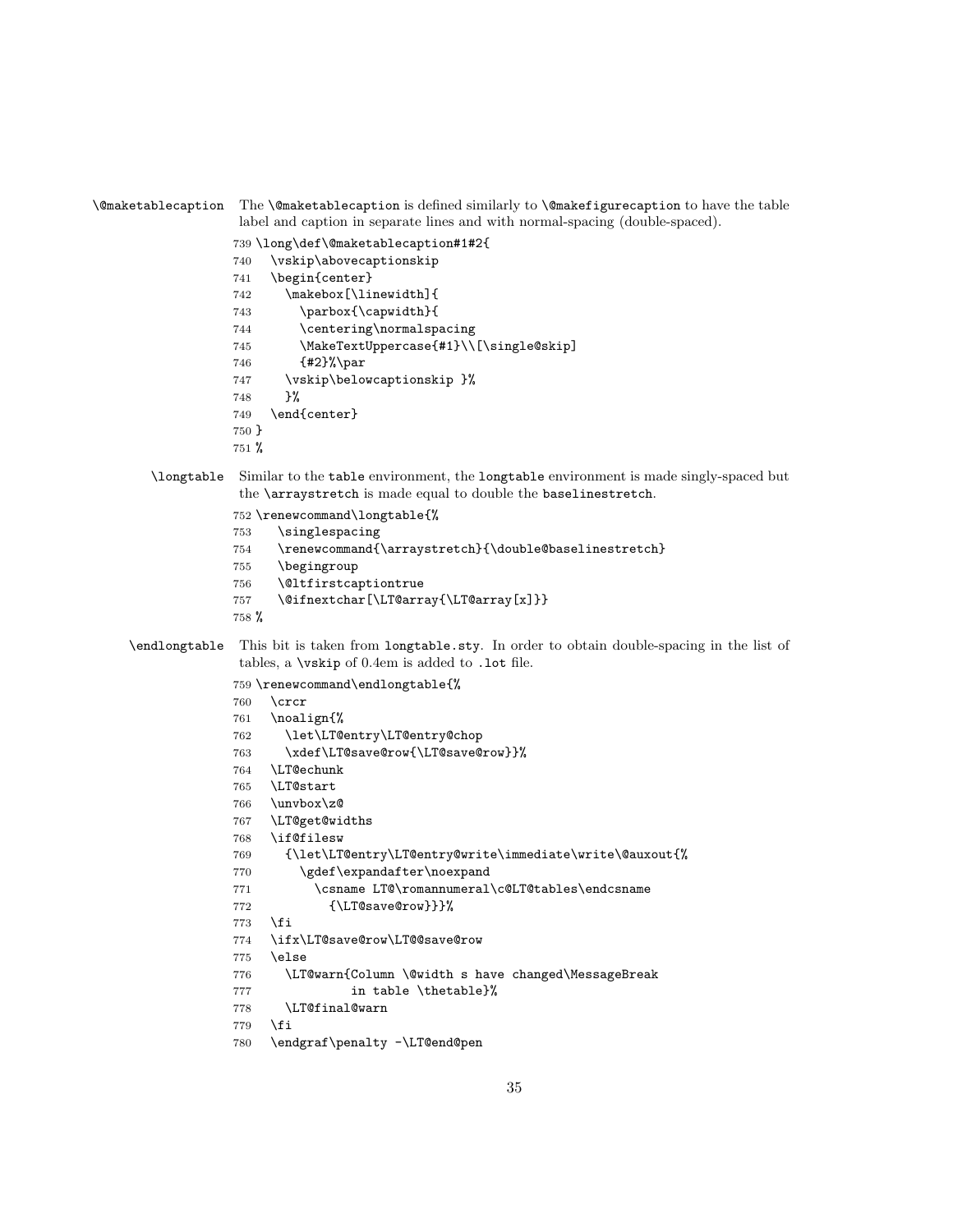```
781 \addtocontents{lot}{ {\vskip 0.4em} }%
782 \endgroup
783 \global\@mparbottom\z@
784 \pagegoal\vsize
785 \endgraf\penalty\z@\addvspace\LTpost
786 \ifvoid\footins\else\insert\footins{}\fi
787 }
```

```
788 %
```

```
\LT@makecaption For the longtable environment, the \LTcapwidth is set equal to \capwidth. In order to
                  obtain consistent table captions, the command \LT@makecaption is modified in a similar
                  manner as \maketablecaption.
```

```
789 \setlength{\LTcapwidth}{\capwidth}
790 \renewcommand\LT@makecaption[3]{%
```

```
791 \LT@mcol\LT@cols c{\hbox to\z@{\hss\parbox[t]\LTcapwidth{%
```

```
792 \vskip\abovetableskip%
```

```
793 \centering\normalspacing
```
- \if@ltfirstcaption
- #1{\MakeTextUppercase{#2} }\\[\single@skip]
- \MakeTextUppercase{#3}\par
- \else%

```
798 #1{\MakeTextUppercase{#2 (continued)} }\par
```
- \fi
- \global\@ltfirstcaptionfalse
- \endgraf\vskip\belowtableskip}%
- \hss}}}
- %
- \timenow This macro is used in making the \draftheader and \reviewheader below. It outputs time in HH:MM format.

```
804 \newcommand\timenow{%
```

```
805 \@tempcnta=\time \divide\@tempcnta by 60 \number\@tempcnta:\multiply
806 \@tempcnta by 60 \@tempcntb=\time \advance\@tempcntb by -\@tempcnta
807 \ifnum\@tempcntb <10 0\number\@tempcntb\else\number\@tempcntb\fi}
808 %
```

```
\diss@header This header is used in the dissertation document when the draft or review option is
               used. These headers serve as a note for the date and time of the document compilation.
```

```
809 \newcommand{\diss@header}{%
```

```
810 \ifdiss@review Review \else Draft \fi document [\today\/ at \timenow\/]
811 }%
812 %
```
The header prepared above is put in the document by modifiying the *plain* and *empty* pagestyles except when the final option is chosen.

- \ifdiss@final
- \renewcommand{\ps@plain}{
- \renewcommand{\@oddhead}{\@empty}
- 816 \renewcommand{\@oddfoot}{\hfil\thepage\hfil}
- \let\@evenhead\@oddhead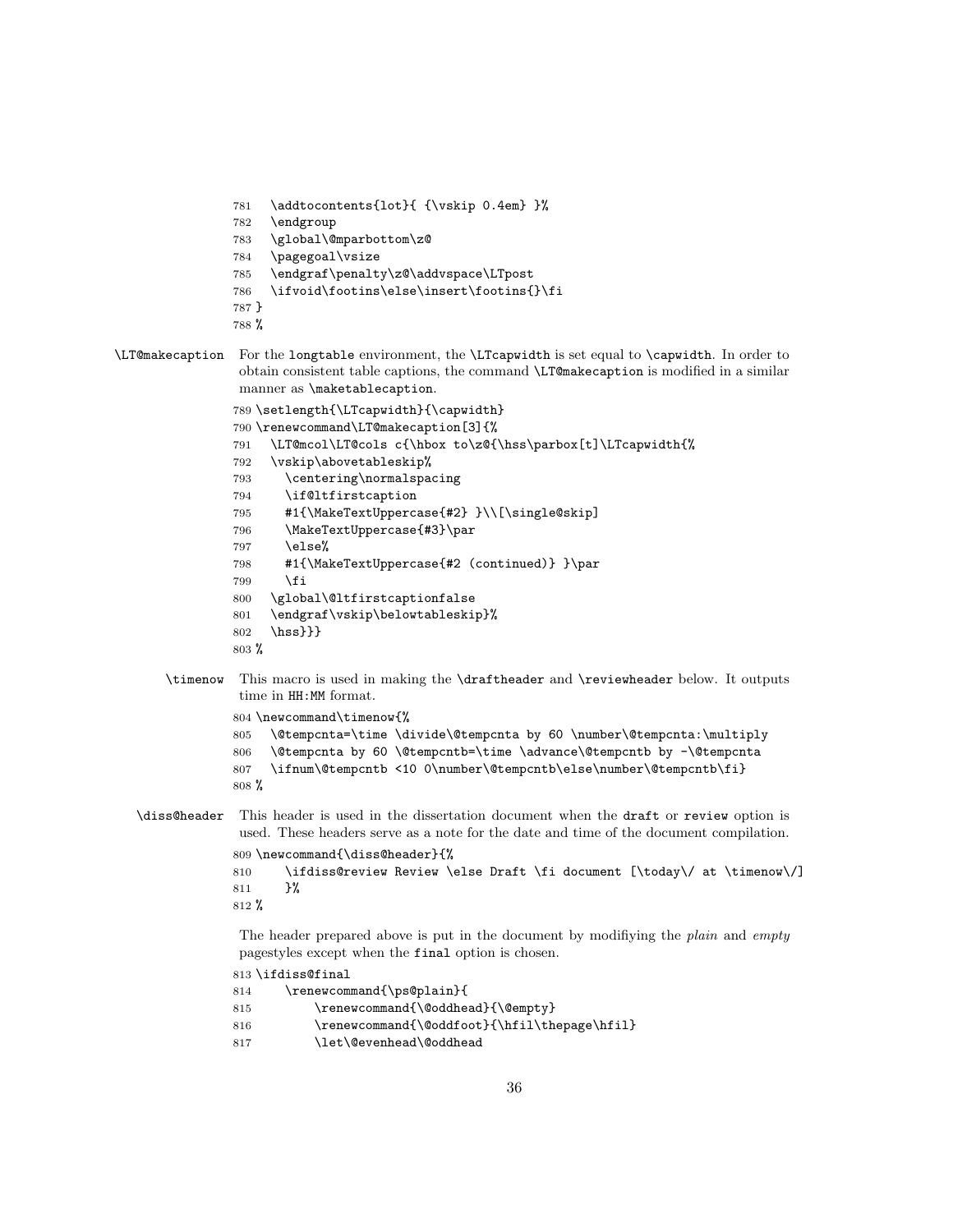```
818 \let\@evenfoot\@oddfoot
819 }%
820 \lambdaelse
821 \renewcommand{\ps@plain}{
822 \renewcommand{\@oddhead}{\framebox[\textwidth]{
823 \centering\footnotesize\tt\diss@header}}%
824 \renewcommand{\@oddfoot}{\hfil\textrm{\thepage}\hfil}
825 \let\@evenhead\@oddhead
826 \let\@evenfoot\@oddfoot
827 }%
828 \renewcommand{\ps@empty}{
829 \renewcommand{\@oddhead}{\framebox[\textwidth]{
830 \centering\footnotesize\tt\diss@header}}%
831 \renewcommand{\@oddfoot}{\@empty}
832 \let\@evenhead\@oddhead
833 \let\@evenfoot\@oddfoot
834 }%
835 \fi
836 %
```
\bibsection By redefining \bibsection macro, add the \bibname to the table of contents and as a chapter heading for the bibliography.

```
837 \renewcommand{\bibsection}{
838 \chapter*{\bibname}%
839 \addcontentsline{toc}{chapter}{\bibname}%
840 }%
841 %
```
\bibfont Changed the \bibfont macro to obtain single-spacing within each bibliographic entry. Between different entries, it is still \normalspacing. In addition, when the numrefs option is selected, the \@biblabel is redefined to number the bibliographic entries as 1. xxxx instead of the default [1] xxxx.

```
842 \renewcommand{\bibfont}{\singlespacing}
843 \ifnum@refs
844 \renewcommand{\@biblabel}[1]{\hfill#1.\hfill}
845 \fi
846 %
```
Lastly, after the bibliography in the final document, add a framed box which contains a blurb about the typesetting program and  $N\text{Ddiss2}_{\varepsilon}$  version used for preparing the dissertation document.

```
847 \ifdiss@final
```

```
848 \AtEndDocument{
849 \forallfill
850 \centering\singlespacing
851 \framebox[0.85\textwidth]{
852 \begin{minipage}{0.80\textwidth}\footnotesize%
853 \centering \itshape This document was prepared \& typeset with
854 \upshape
855 \ifluatex
```